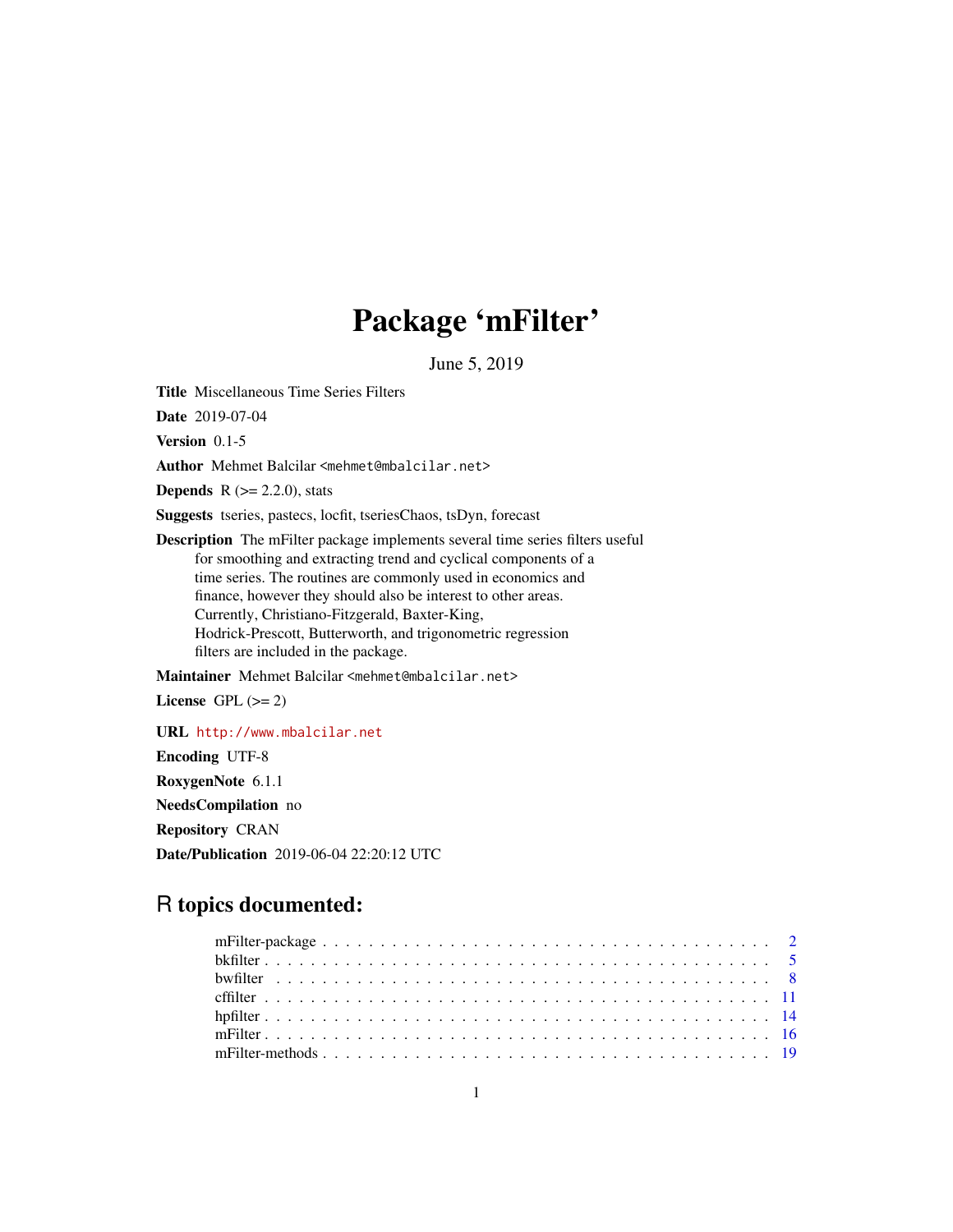#### <span id="page-1-0"></span>2 mFilter-package

| Index |  |  |  |  |  |  |  |  |  |  |  |  |  |  |  |  |  |  |  |  |  |  |
|-------|--|--|--|--|--|--|--|--|--|--|--|--|--|--|--|--|--|--|--|--|--|--|
|       |  |  |  |  |  |  |  |  |  |  |  |  |  |  |  |  |  |  |  |  |  |  |
|       |  |  |  |  |  |  |  |  |  |  |  |  |  |  |  |  |  |  |  |  |  |  |

mFilter-package *Getting started with the mFilter package*

#### **Description**

Getting started with the mFilter package

#### Details

This package provides some tools for decomposing time series into trend (smooth) and cyclical (irregular) components. The package implements come commonly used filters such as the Hodrick-Prescott, Baxter-King and Christiano-Fitzgerald filter.

For loading the package, type:

library(mFilter)

A good place to start learning the package usage is to examine examples for the mFilter function. At the R prompt, write:

example("mFilter")

For a full list of functions exported by the package, type:

ls("package:mFilter")

Each exported function has a corresponding man page (some man pages are common to more functions). Display it by typing

help(functionName).

Almost all filters in this package can be put into the following framework. Given a time series  ${x_t}_{t=1}^T$  we are interested in isolating component of  $x_t$ , denoted  $y_t$  with period of oscillations between  $p_l$  and  $p_u$ , where  $2 \leq p_l < p_u < \infty$ .

Consider the following decomposition of the time series

$$
x_t = y_t + \bar{x}_t
$$

The component  $y_t$  is assumed to have power only in the frequencies in the interval  $\{(a, b) \cup$  $(-a, -b)$ } ∈  $(-\pi, \pi)$ . *a* and *b* are related to  $p_l$  and  $p_u$  by

$$
a = \frac{2\pi}{p_u} \quad b = \frac{2\pi}{p_l}
$$

If infinite amount of data is available, then we can use the ideal bandpass filter

$$
y_t = B(L)x_t
$$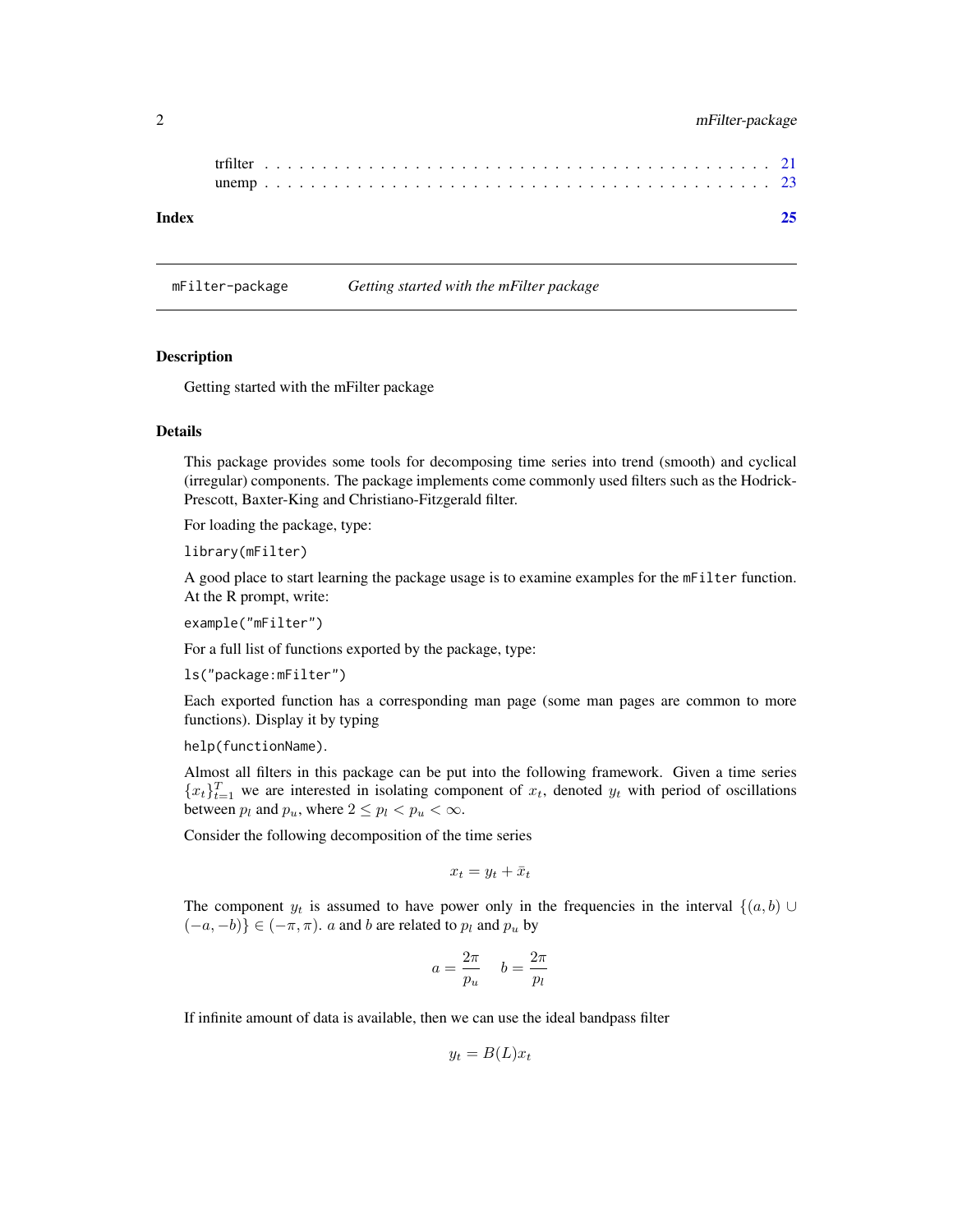where the filter,  $B(L)$ , is given in terms of the lag operator L and defined as

$$
B(L) = \sum_{j=-\infty}^{\infty} B_j L^j, \quad L^k x_t = x_{t-k}
$$

The ideal bandpass filter weights are given by

$$
B_j = \frac{\sin(jb) - \sin(ja)}{\pi j}
$$

$$
B_0 = \frac{b - a}{\pi}
$$

The finite sample approximation to the ideal bandpass filter uses the alternative filter

$$
y_t = \hat{B}(L)x_t = \sum_{j=-n_1}^{n_2} \hat{B}_{t,j}x_{t+j}
$$

Here the weights,  $\hat{B}_{t,j}$ , of the approximation is a solution to

$$
\hat{B}_{t,j} = \arg\min E\{(y_t - \hat{y}_t)^2\}
$$

The Christiano-Fitzgerald filter is a finite data approximation to the ideal bandpass filter and minimizes the mean squared error defined in the above equation.

Several band-pass approximation strategies can be selected in the function cffilter. The default setting of cffilter returns the filtered data  $\hat{y}_t$  associated with the unrestricted optimal filter assuming no unit root, no drift and an iid filter.

If theta is not equal to 1 the series is assumed to follow a moving average process. The moving average weights are given by theta. The default is theta=1 (iid series). If theta=  $(\theta_1, \theta_2, \ldots)$ then the series is assumed to be

$$
x_t = \mu + 1_{root} x_{t-1} + \theta_1 e_t + \theta_2 e_{t-1} + \dots
$$

where  $1_{root} = 1$  if the option root=1 and  $1_{root} = 0$  if the option root=0, and  $e_t$  is a white noise.

The Baxter-King filter is a finite data approximation to the ideal bandpass filter with following moving average weights

$$
y_t = \hat{B}(L)x_t = \sum_{j=-n}^{n} \hat{B}_j x_{t+j} = \hat{B}_0 x_t + \sum_{j=1}^{n} \hat{B}_j (x_{t-j} + x_{t+j})
$$

where

$$
\hat{B}_j = B_j - \frac{1}{2n+1} \sum_{j=-n}^{n} B_j
$$

The Hodrick-Prescott filter obtains the filter weights  $\hat{B}_j$  as a solution to

$$
\hat{B}_j = \arg\min E\{(y_t - \hat{y}_t)^2\} = \arg\min \left\{\sum_{t=1}^T (y_t - \hat{y}_t)^2 + \lambda \sum_{t=2}^{T-1} (\hat{y}_{t+1} - 2\hat{y}_t + \hat{y}_{t-1})^2\right\}
$$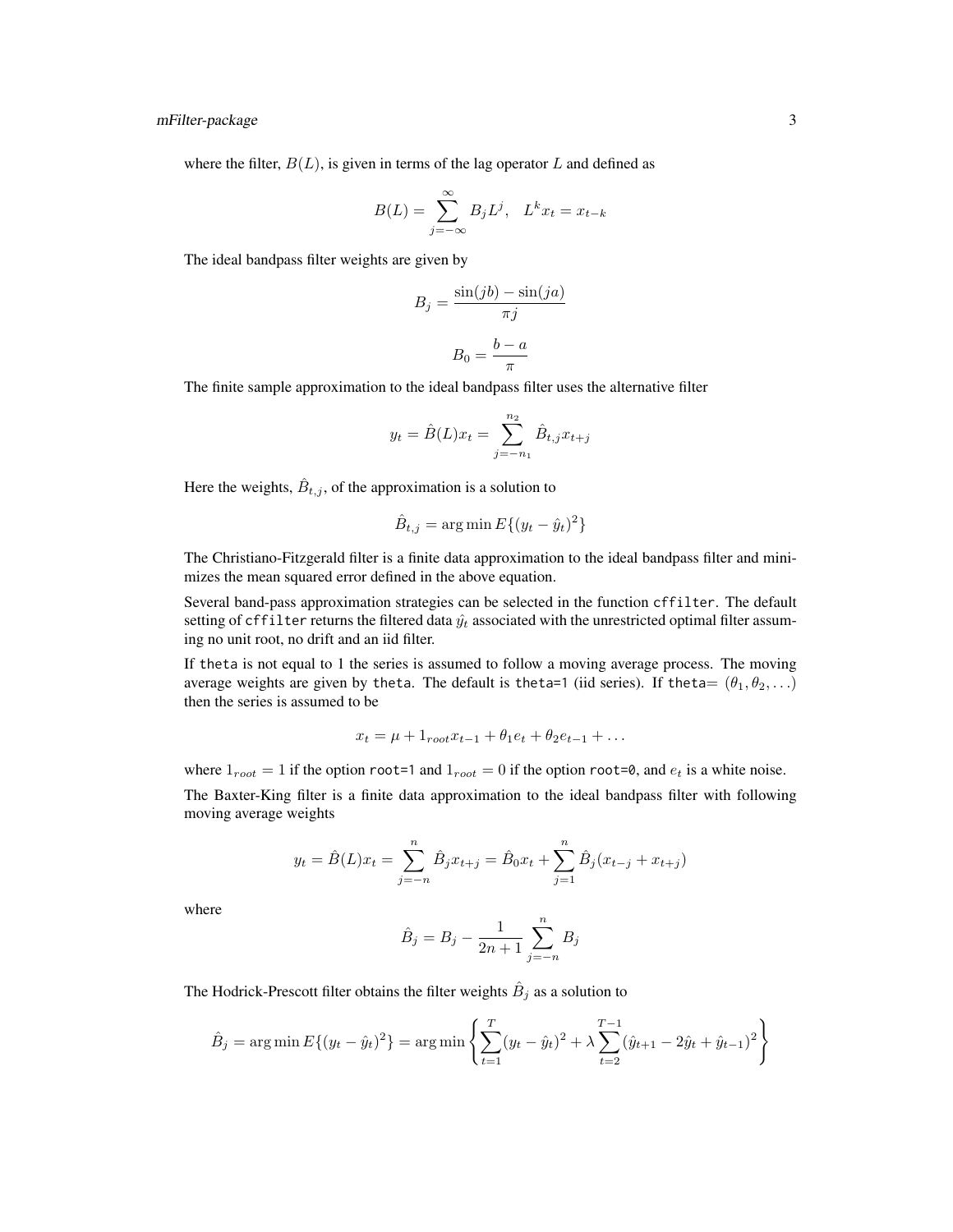The Hodrick-Prescott filter is a finite data approximation with following moving average weights

$$
\hat{B}_j = \frac{1}{2\pi} \int_{-\pi}^{\pi} \frac{4\lambda (1 - \cos(\omega))^2}{1 + 4\lambda (1 - \cos(\omega))^2} e^{i\omega j} d\omega
$$

The digital version of the Butterworth highpass filter is described by the rational polynomial expression (the filter's z-transform)

$$
\frac{\lambda(1-z)^n(1-z^{-1})^n}{(1+z)^n(1+z^{-1})^n + \lambda(1-z)^n(1-z^{-1})^n}
$$

The time domain version can be obtained by substituting  $z$  for the lag operator  $L$ .

Pollock (2000) derives a specialized finite-sample version of the Butterworth filter on the basis of signal extraction theory. Let  $s_t$  be the trend and  $c_t$  cyclical component of  $y_t$ , then these components are extracted as

$$
y_t = s_t + c_t = \frac{(1+L)^n}{(1-L)^d} \nu_t + (1-L)^{n-d} \varepsilon_t
$$

where  $\nu_t \sim N(0, \sigma_{\nu}^2)$  and  $\varepsilon_t \sim N(0, \sigma_{\varepsilon}^2)$ .

Let T be even and define  $n_1 = T/p_u$  and  $n_2 = T/p_l$ . The trigonometric regression filter is based on the following relation

$$
y_t = \sum_{j=n_2}^{n_1} \{a_j \cos(\omega_j t) + b_j \sin(\omega_j t)\}\
$$

where  $a_j$  and  $b_j$  are the coefficients obtained by regressing  $x_t$  on the indicated sine and cosine functions. Specifically,

$$
a_j = \frac{T}{2} \sum_{t=1}^T \cos(\omega_j t) x_t, \quad \text{for } j = 1, \dots, T/2 - 1
$$
  

$$
a_j = \frac{T}{2} \sum_{t=1}^T \cos(\pi t) x_t, \quad \text{for } j = T/2
$$

and

$$
b_j = \frac{T}{2} \sum_{t=1}^{T} \sin(\omega_j t) x_t, \text{ for } j = 1, ..., T/2 - 1
$$
  

$$
b_j = \frac{T}{2} \sum_{t=1}^{T} \sin(\pi t) x_t, \text{ for } j = T/2
$$

Let  $\hat{B}(L)x_t$  be the trigonometric regression filter. It can be showed that  $\hat{B}(1) = 0$ , so that  $\hat{B}(L)$ has a unit root for  $t = 1, 2, ..., T$ . Also, when  $\hat{B}(L)$  is symmetric, it has a second unit root in the middle of the data for  $t$ . Therefore it is important to drift adjust data before it is filtered with a trigonometric regression filter.

If drift=TRUE the drift adjusted series is obtained as

$$
\tilde{x}_t = x_t - t \left( \frac{x_T - x_1}{T - 1} \right), \ \ t = 0, 1, \dots, T - 1
$$

where  $\tilde{x}_t$  is the undrifted series.

#### Author(s)

Mehmet Balcilar, <mehmet@mbalcilar.net>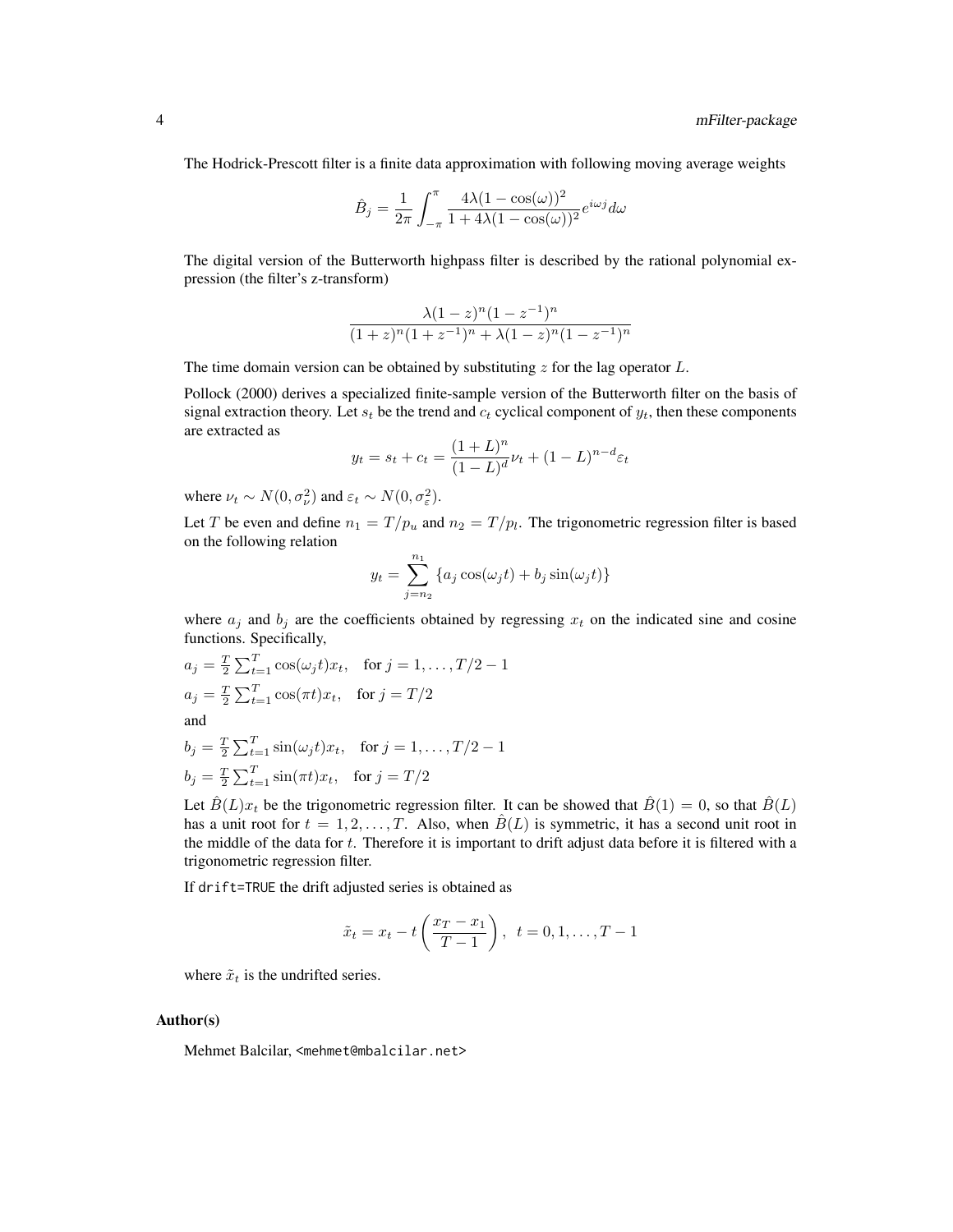#### <span id="page-4-0"></span>bkfilter 5

#### References

M. Baxter and R.G. King. Measuring business cycles: Approximate bandpass filters. The Review of Economics and Statistics, 81(4):575-93, 1999.

L. Christiano and T.J. Fitzgerald. The bandpass filter. International Economic Review, 44(2):435- 65, 2003.

J. D. Hamilton. *Time series analysis.* Princeton, 1994.

R.J. Hodrick and E.C. Prescott. Postwar US business cycles: an empirical investigation. Journal of Money, Credit, and Banking, 29(1):1-16, 1997.

R.G. King and S.T. Rebelo. Low frequency filtering and real business cycles. Journal of Economic Dynamics and Control, 17(1-2):207-31, 1993.

D.S.G. Pollock. Trend estimation and de-trending via rational square-wave filters. Journal of Econometrics, 99:317-334, 2000.

#### See Also

[mFilter-methods](#page-18-1) for listing all currently available mFilter methods. For help on common interface function "mFilter", [mFilter](#page-15-1). For individual filter function usage, [bwfilter](#page-7-1), [bkfilter](#page-4-1), [cffilter](#page-10-1), [hpfilter](#page-13-1), [trfilter](#page-20-1).

<span id="page-4-1"></span>

bkfilter *Baxter-King filter of a time series*

#### Description

This function implements the Baxter-King approximation to the band pass filter for a time series. The function computes cyclical and trend components of the time series using band-pass approximation for fixed and variable length filters.

#### Usage

bkfilter(x,pl=NULL,pu=NULL,nfix=NULL,type=c("fixed","variable"),drift=FALSE)

#### Arguments

| X     | a regular time series                                                                                                                                                                                                                                                                                |
|-------|------------------------------------------------------------------------------------------------------------------------------------------------------------------------------------------------------------------------------------------------------------------------------------------------------|
| type  | character, indicating the filter type, "fixed", for the fixed length Baxter-King<br>filter (default), "variable", for the variable length Baxter-King filter.                                                                                                                                        |
| pl    | integer. minimum period of oscillation of desired component $(p < 2)$ .                                                                                                                                                                                                                              |
| pu    | integer. maximum period of oscillation of desired component $(2\leq p\leq\text{p}1\leq\text{p}1\leq\text{p}1\leq\text{p}1\leq\text{p}1\leq\text{p}1\leq\text{p}1\leq\text{p}1\leq\text{p}1\leq\text{p}1\leq\text{p}1\leq\text{p}1\leq\text{p}1\leq\text{p}1\leq\text{p}1\leq\text{p}1\leq\text{p}1\$ |
| drift | logical, FALSE if no drift in time series (default), TRUE if drift in time series.                                                                                                                                                                                                                   |
| nfix  | sets fixed lead/lag length or order of the filter. The nf ix option sets the order of<br>the filter by $2 \pi f x + 1$ . The default is frequency (x) $\star$ 3.                                                                                                                                     |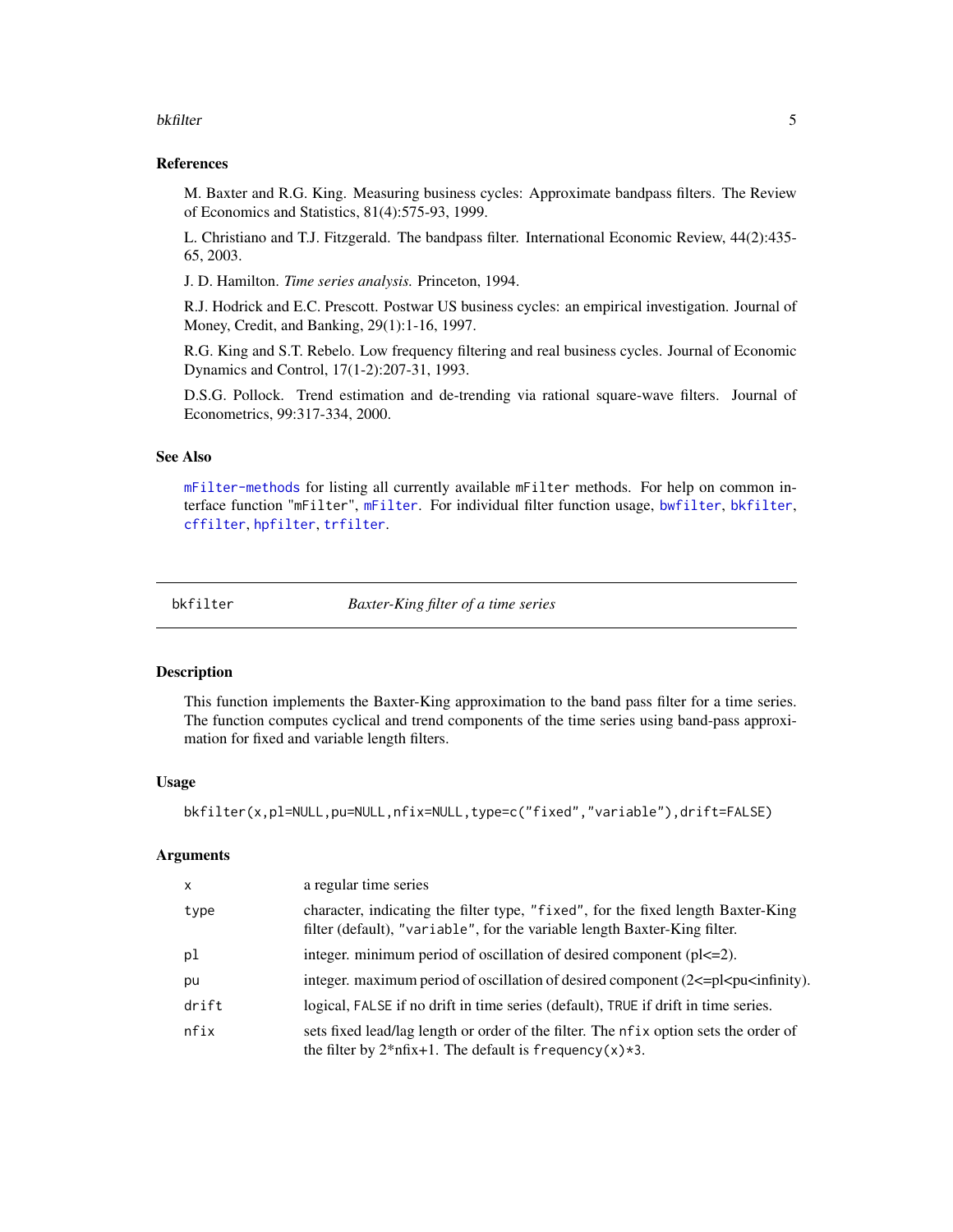#### Details

Almost all filters in this package can be put into the following framework. Given a time series  ${x_t}_{t=1}^T$  we are interested in isolating component of  $x_t$ , denoted  $y_t$  with period of oscillations between  $p_l$  and  $p_u$ , where  $2 \leq p_l < p_u < \infty$ .

Consider the following decomposition of the time series

$$
x_t = y_t + \bar{x}_t
$$

The component  $y_t$  is assumed to have power only in the frequencies in the interval  $\{(a, b)$  $(-a, -b)$ } ∈  $(-\pi, \pi)$ . *a* and *b* are related to  $p_l$  and  $p_u$  by

$$
a = \frac{2\pi}{p_u} \quad b = \frac{2\pi}{p_l}
$$

If infinite amount of data is available, then we can use the ideal bandpass filter

$$
y_t = B(L)x_t
$$

where the filter,  $B(L)$ , is given in terms of the lag operator L and defined as

$$
B(L) = \sum_{j=-\infty}^{\infty} B_j L^j, \quad L^k x_t = x_{t-k}
$$

The ideal bandpass filter weights are given by

$$
B_j = \frac{\sin(jb) - \sin(ja)}{\pi j}
$$

$$
B_0 = \frac{b - a}{\pi}
$$

The Baxter-King filter is a finite data approximation to the ideal bandpass filter with following moving average weights

$$
y_t = \hat{B}(L)x_t = \sum_{j=-n}^{n} \hat{B}_j x_{t+j} = \hat{B}_0 x_t + \sum_{j=1}^{n} \hat{B}_j (x_{t-j} + x_{t+j})
$$

where

$$
\hat{B}_j = B_j - \frac{1}{2n+1} \sum_{j=-n}^{n} B_j
$$

If drift=TRUE the drift adjusted series is obtained

$$
\tilde{x}_t = x_t - t \left( \frac{x_T - x_1}{T - 1} \right), \ t = 0, 1, \dots, T - 1
$$

where  $\tilde{x}_t$  is the undrifted series.

#### Value

A "mFilter" object (see [mFilter](#page-15-1)).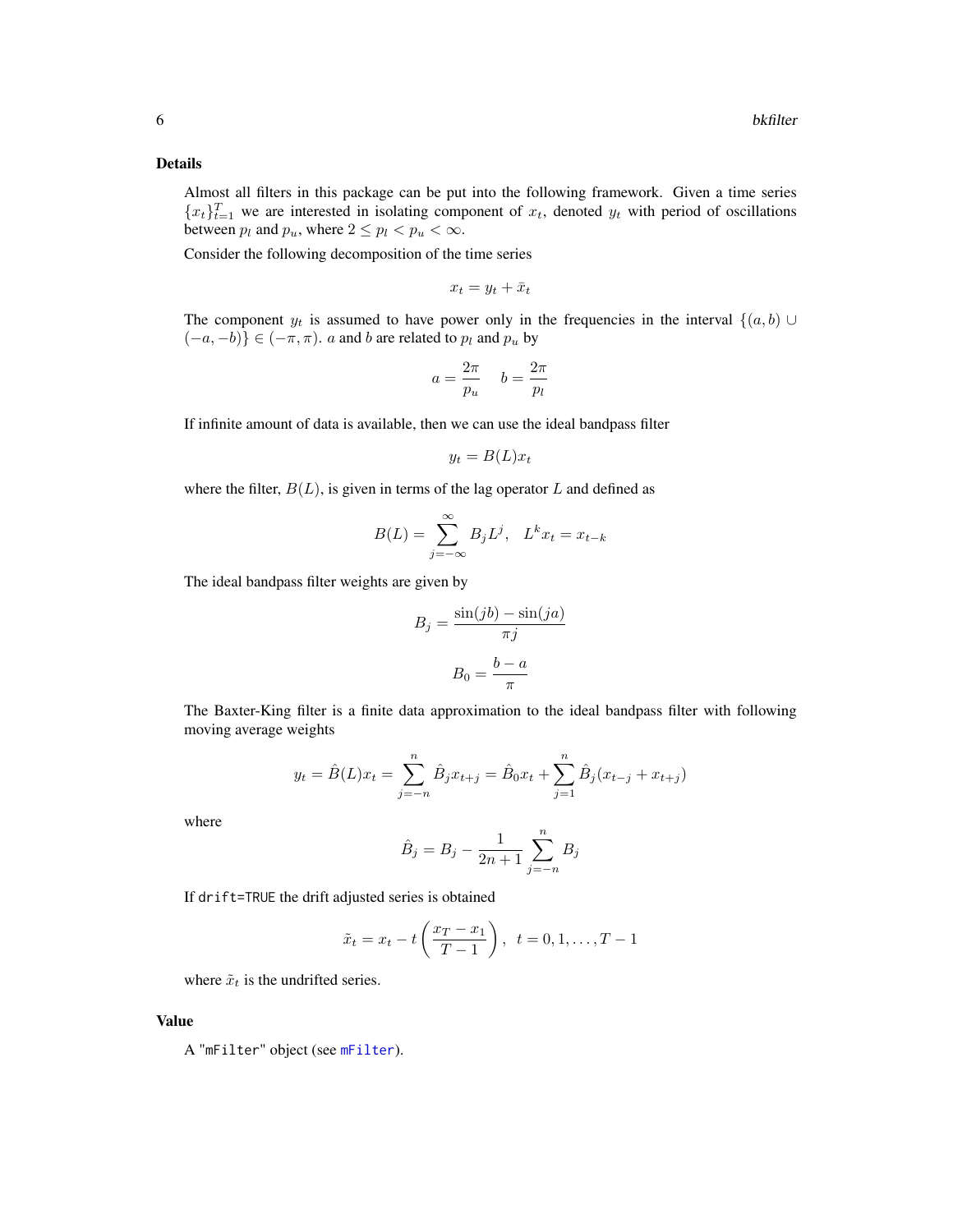#### <span id="page-6-0"></span>bkfilter 7

#### Author(s)

Mehmet Balcilar, <mehmet@mbalcilar.net>

#### References

M. Baxter and R.G. King. Measuring business cycles: Approximate bandpass filters. The Review of Economics and Statistics, 81(4):575-93, 1999.

L. Christiano and T.J. Fitzgerald. The bandpass filter. International Economic Review, 44(2):435- 65, 2003.

J. D. Hamilton. *Time series analysis.* Princeton, 1994.

R.J. Hodrick and E.C. Prescott. Postwar US business cycles: an empirical investigation. Journal of Money, Credit, and Banking, 29(1):1-16, 1997.

R.G. King and S.T. Rebelo. Low frequency filtering and real business cycles. Journal of Economic Dynamics and Control, 17(1-2):207-31, 1993.

D.S.G. Pollock. Trend estimation and de-trending via rational square-wave filters. Journal of Econometrics, 99:317-334, 2000.

#### See Also

[mFilter](#page-15-1), [bwfilter](#page-7-1), [cffilter](#page-10-1), [hpfilter](#page-13-1), [trfilter](#page-20-1)

#### Examples

```
## library(mFilter)
data(unemp)
opar <- par(no.readonly=TRUE)
unemp.bk <- bkfilter(unemp)
plot(unemp.bk)
unemp.bk1 <- bkfilter(unemp, drift=TRUE)
unemp.bk2 <- bkfilter(unemp, pl=8,pu=40,drift=TRUE)
unemp.bk3 <- bkfilter(unemp, pl=2,pu=60,drift=TRUE)
unemp.bk4 <- bkfilter(unemp, pl=2,pu=40,drift=TRUE)
par(mfrow=c(2,1),mar=c(3,3,2,1),cex=.8)
plot(unemp.bk1$x,
   main="Baxter-King filter of unemployment: Trend, drift=TRUE",
   col=1, ylab="")
lines(unemp.bk1$trend,col=2)
lines(unemp.bk2$trend,col=3)
lines(unemp.bk3$trend,col=4)
lines(unemp.bk4$trend,col=5)
legend("topleft",legend=c("series", "pl=2, pu=32", "pl=8, pu=40",
      "pl=2, pu=60", "pl=2, pu=40"), col=1:5, lty=rep(1,5), ncol=1)
plot(unemp.bk1$cycle,
main="Baxter-King filter of unemployment: Cycle,drift=TRUE",
```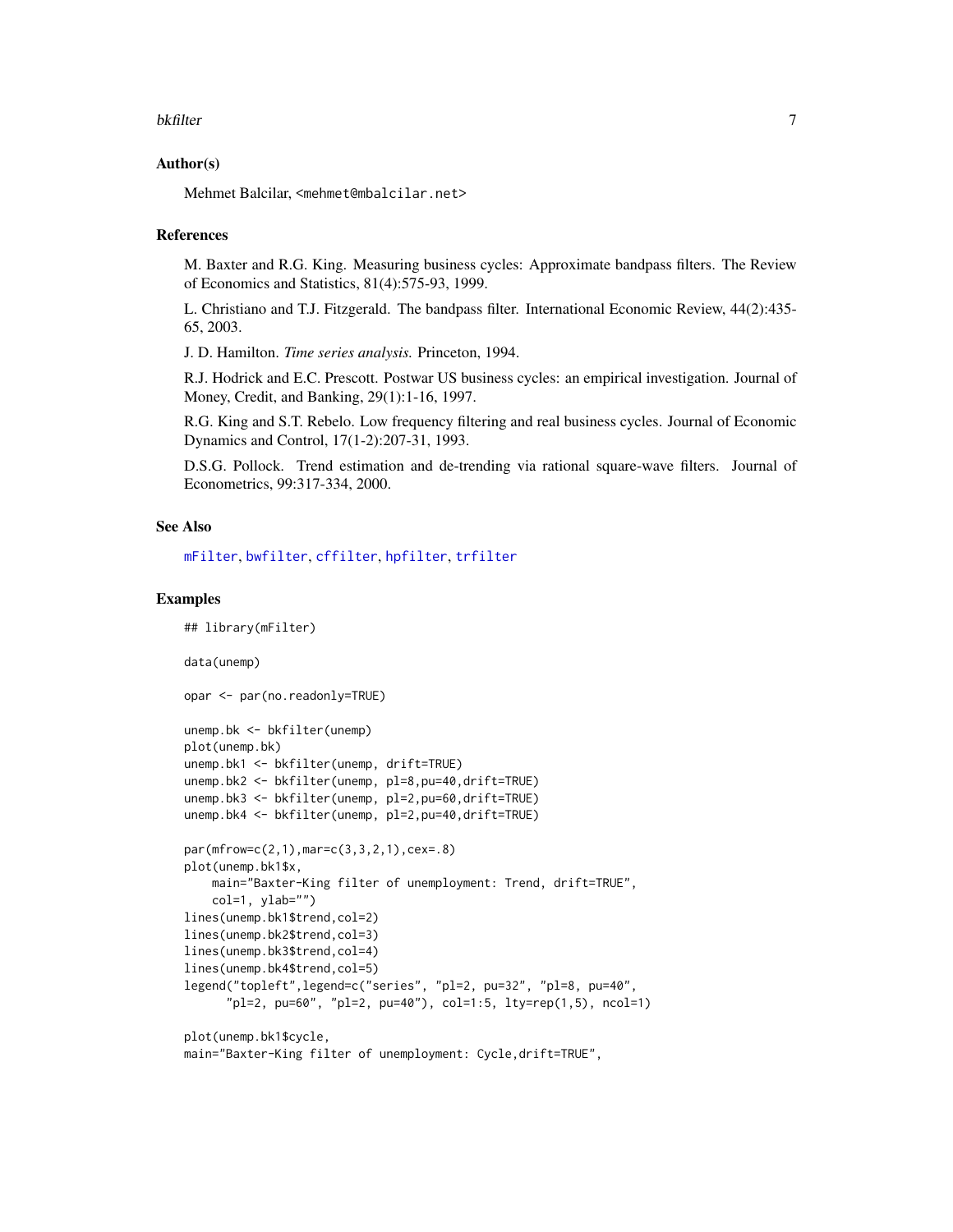8 bwfilter and the state of the state of the state of the state of the state of the state of the state of the state of the state of the state of the state of the state of the state of the state of the state of the state of

```
col=2, ylab="", ylim=range(unemp.bk3$cycle,na.rm=TRUE))
lines(unemp.bk2$cycle,col=3)
lines(unemp.bk3$cycle,col=4)
lines(unemp.bk4$cycle,col=5)
## legend("topleft",legend=c("pl=2, pu=32", "pl=8, pu=40", "pl=2, pu=60",
## "pl=2, pu=40"), col=1:5, lty=rep(1,5), ncol=1)
par(opar)
```
<span id="page-7-1"></span>

#### bwfilter *Butterworth filter of a time series*

#### Description

Filters a time series using the Butterworth square-wave highpass filter described in Pollock (2000).

#### Usage

bwfilter(x,freq=NULL,nfix=NULL,drift=FALSE)

#### Arguments

|       | a regular time series                                                                                |
|-------|------------------------------------------------------------------------------------------------------|
| nfix  | sets the order of the filter. The default is nf ix=2, when nf ix=NULL.                               |
| frea  | integer, the cut-off frequency of the Butterworth filter. The default is $trunc(2.5*frequency(x))$ . |
| drift | logical, FALSE if no drift in time series (default), TRUE if drift in time series.                   |

#### Details

Almost all filters in this package can be put into the following framework. Given a time series  ${x_t}_{t=1}^T$  we are interested in isolating component of  $x_t$ , denoted  $y_t$  with period of oscillations between  $p_l$  and  $p_u$ , where  $2 \leq p_l < p_u < \infty$ .

Consider the following decomposition of the time series

$$
x_t = y_t + \bar{x}_t
$$

The component  $y_t$  is assumed to have power only in the frequencies in the interval  $\{(a, b) \cup$  $(-a, -b)$ } ∈  $(-\pi, \pi)$ . *a* and *b* are related to  $p_l$  and  $p_u$  by

$$
a = \frac{2\pi}{p_u} \quad b = \frac{2\pi}{p_l}
$$

If infinite amount of data is available, then we can use the ideal bandpass filter

$$
y_t = B(L)x_t
$$

<span id="page-7-0"></span>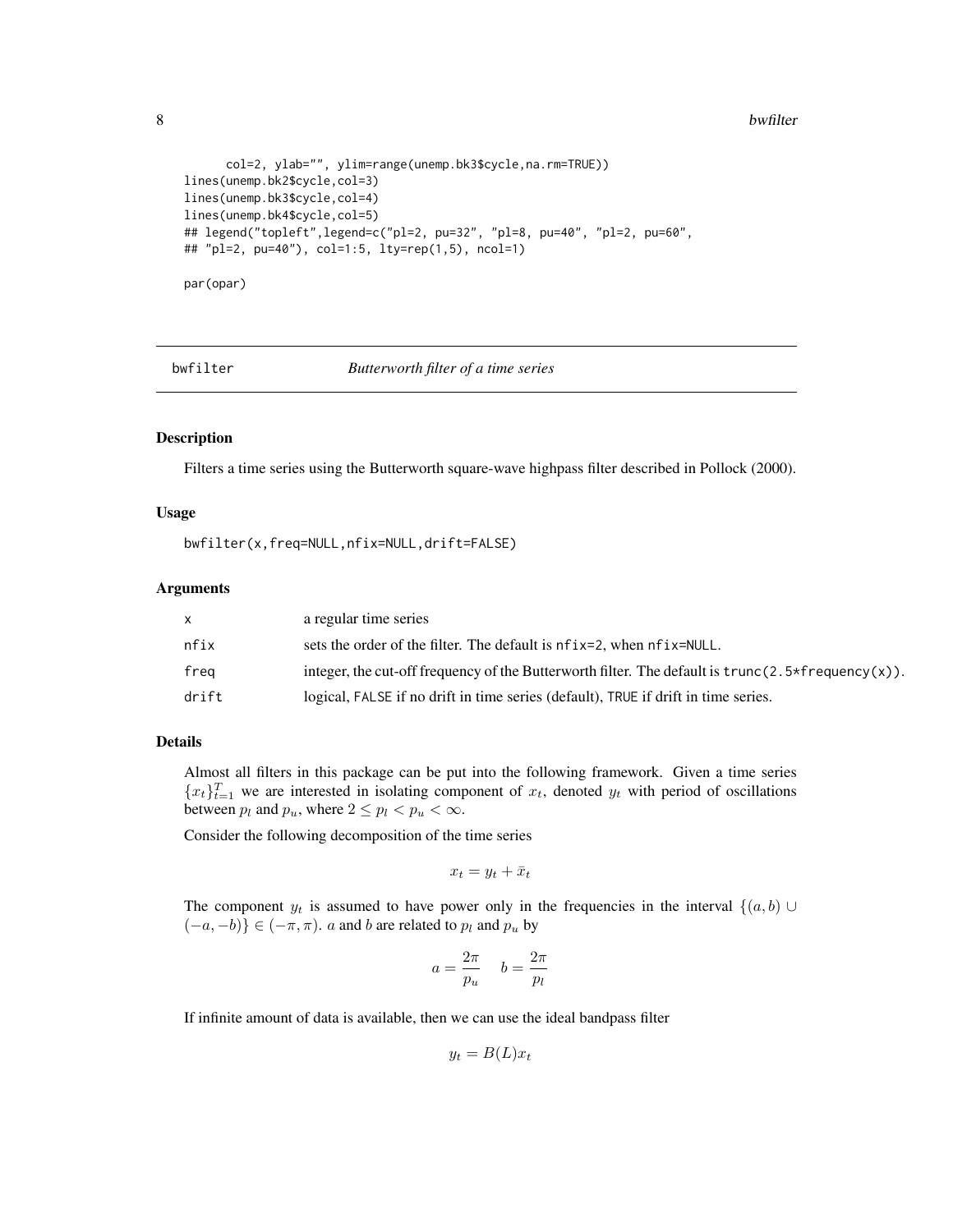#### <span id="page-8-0"></span>bwfilter 9

where the filter,  $B(L)$ , is given in terms of the lag operator L and defined as

$$
B(L) = \sum_{j=-\infty}^{\infty} B_j L^j, \quad L^k x_t = x_{t-k}
$$

The ideal bandpass filter weights are given by

$$
B_j = \frac{\sin(jb) - \sin(ja)}{\pi j}
$$

$$
B_0 = \frac{b - a}{\pi}
$$

The digital version of the Butterworth highpass filter is described by the rational polynomial expression (the filter's z-transform)

$$
\frac{\lambda(1-z)^n(1-z^{-1})^n}{(1+z)^n(1+z^{-1})^n + \lambda(1-z)^n(1-z^{-1})^n}
$$

The time domain version can be obtained by substituting  $z$  for the lag operator  $L$ .

Pollock derives a specialized finite-sample version of the Butterworth filter on the basis of signal extraction theory. Let  $s_t$  be the trend and  $c_t$  cyclical component of  $y_t$ , then these components are extracted as

$$
y_t = s_t + c_t = \frac{(1+L)^n}{(1-L)^d} \nu_t + (1-L)^{n-d} \varepsilon_t
$$

where  $\nu_t \sim N(0, \sigma_{\nu}^2)$  and  $\varepsilon_t \sim N(0, \sigma_{\varepsilon}^2)$ .

If drift=TRUE the drift adjusted series is obtained as

$$
\tilde{x}_t = x_t - t \left( \frac{x_T - x_1}{T - 1} \right), \ t = 0, 1, \dots, T - 1
$$

where  $\tilde{x}_t$  is the undrifted series.

#### Value

A "mFilter" object (see [mFilter](#page-15-1)).

#### Author(s)

Mehmet Balcilar, <mehmet@mbalcilar.net>

#### References

M. Baxter and R.G. King. Measuring business cycles: Approximate bandpass filters. The Review of Economics and Statistics, 81(4):575-93, 1999.

L. Christiano and T.J. Fitzgerald. The bandpass filter. International Economic Review, 44(2):435- 65, 2003.

J. D. Hamilton. *Time series analysis.* Princeton, 1994.

R.J. Hodrick and E.C. Prescott. Postwar US business cycles: an empirical investigation. Journal of Money, Credit, and Banking, 29(1):1-16, 1997.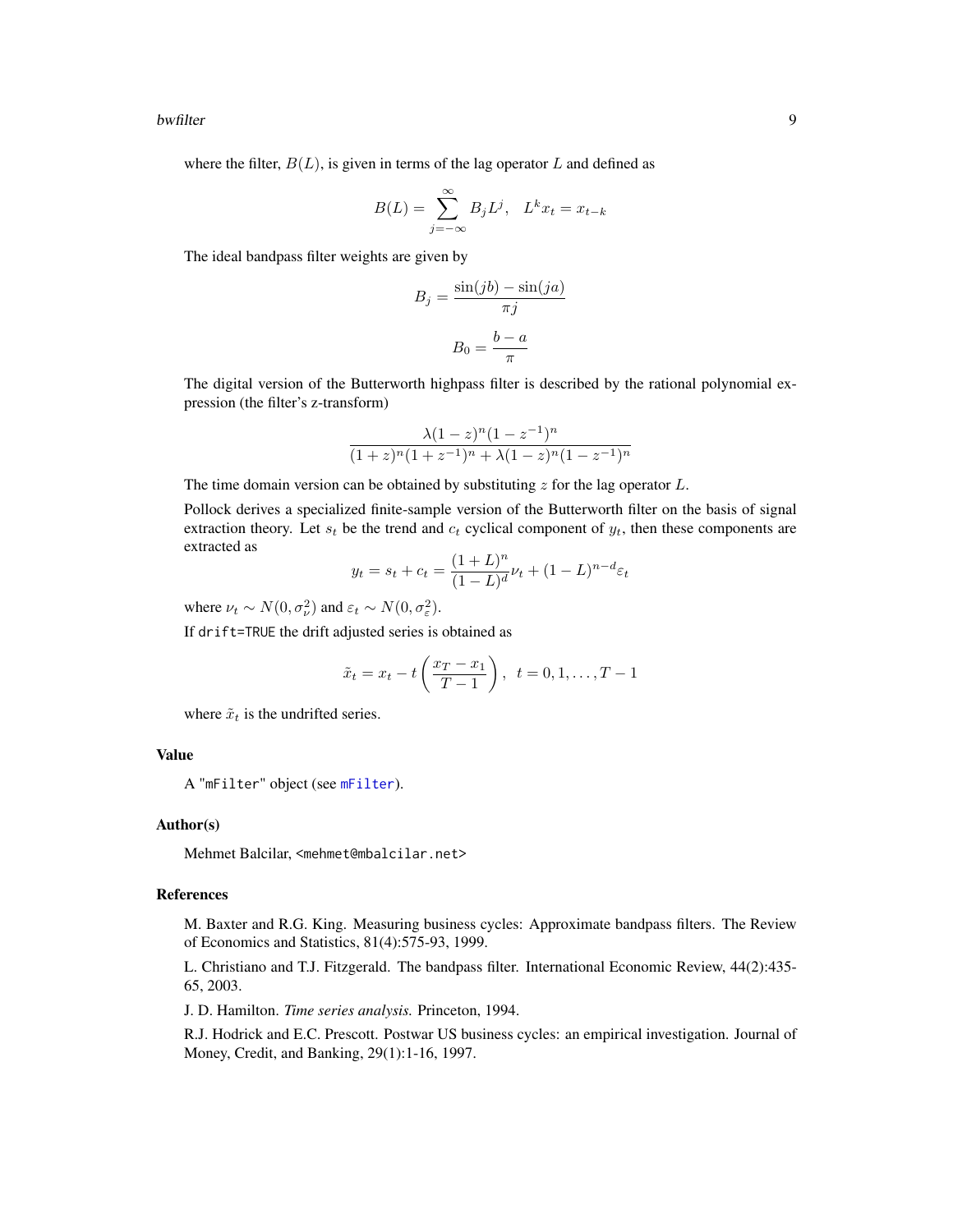<span id="page-9-0"></span>R.G. King and S.T. Rebelo. Low frequency filtering and real business cycles. Journal of Economic Dynamics and Control, 17(1-2):207-31, 1993.

D.S.G. Pollock. Trend estimation and de-trending via rational square-wave filters. Journal of Econometrics, 99:317-334, 2000.

#### See Also

[mFilter](#page-15-1), [hpfilter](#page-13-1), [cffilter](#page-10-1), [bkfilter](#page-4-1), [trfilter](#page-20-1)

#### Examples

```
## library(mFilter)
data(unemp)
opar <- par(no.readonly=TRUE)
unemp.bw <- bwfilter(unemp)
plot(unemp.bw)
unemp.bw1 <- bwfilter(unemp, drift=TRUE)
unemp.bw2 <- bwfilter(unemp, freq=8,drift=TRUE)
unemp.bw3 <- bwfilter(unemp, freq=10, nfix=3, drift=TRUE)
unemp.bw4 <- bwfilter(unemp, freq=10, nfix=4, drift=TRUE)
par(mfrow=c(2,1),mar=c(3,3,2,1),cex=.8)
plot(unemp.bw1$x,
     main="Butterworth filter of unemployment: Trend,
     drift=TRUE",col=1, ylab="")
lines(unemp.bw1$trend,col=2)
lines(unemp.bw2$trend,col=3)
lines(unemp.bw3$trend,col=4)
lines(unemp.bw4$trend,col=5)
legend("topleft",legend=c("series", "freq=10, nfix=2",
       "freq=8, nfix=2", "freq=10, nfix=3", "freq=10, nfix=4"),
      col=1:5, lty=rep(1,5), ncol=1)
plot(unemp.bw1$cycle,
     main="Butterworth filter of unemployment: Cycle,drift=TRUE",
     col=2, ylab="", ylim=range(unemp.bw3$cycle,na.rm=TRUE))
lines(unemp.bw2$cycle,col=3)
lines(unemp.bw3$cycle,col=4)
lines(unemp.bw4$cycle,col=5)
## legend("topleft",legend=c("series", "freq=10, nfix=2", "freq=8,
## nfix=2", "freq## =10, nfix=3", "freq=10, nfix=4"), col=1:5,
## lty=rep(1,5), ncol=1)
```
par(opar)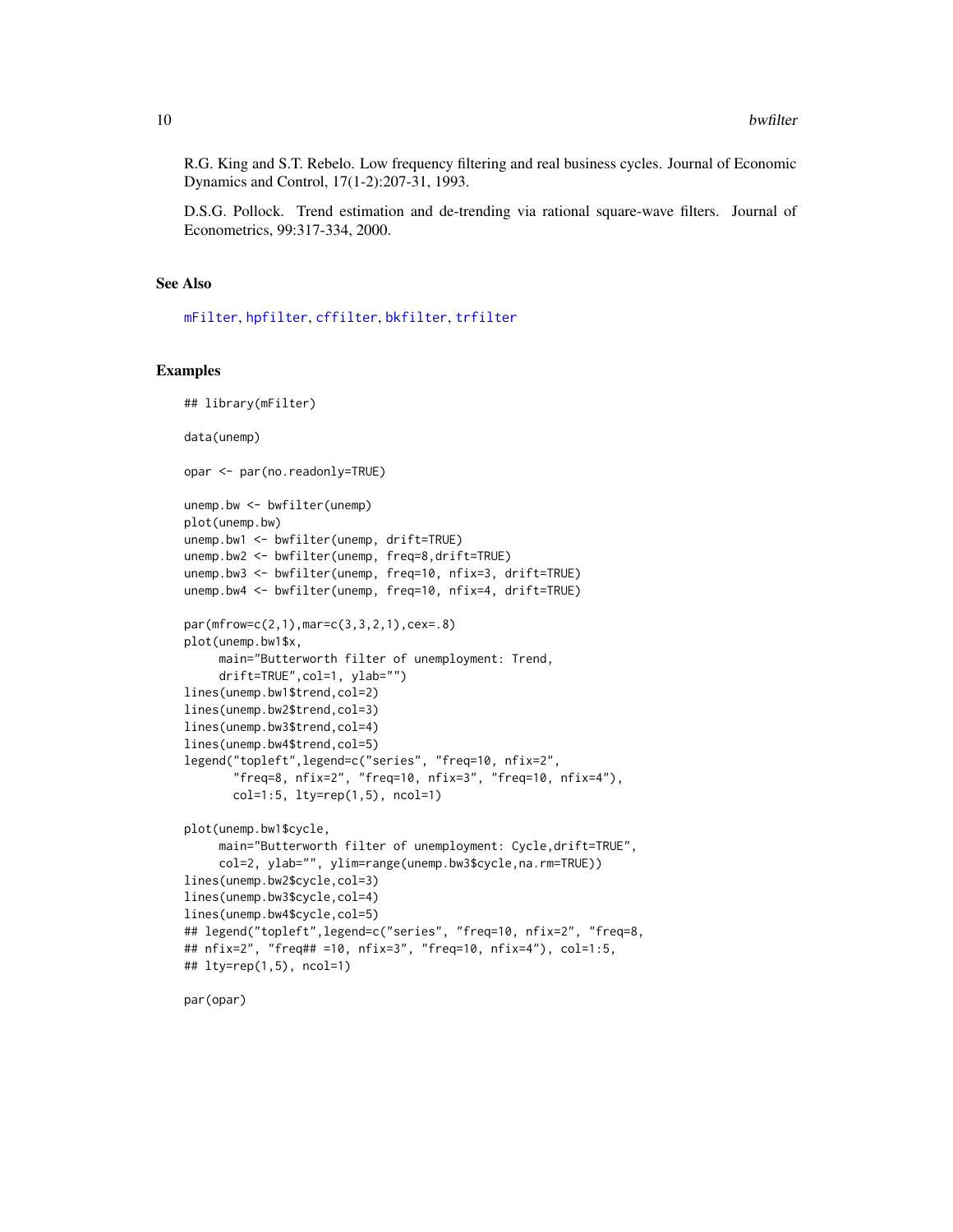<span id="page-10-1"></span><span id="page-10-0"></span>

#### Description

This function implements the Christiano-Fitzgerald approximation to the ideal band pass filter for a time series. The function computes cyclical and trend components of the time series using several band-pass approximation strategies.

#### Usage

```
cffilter(x,pl=NULL,pu=NULL,root=FALSE,drift=FALSE,
        type=c("asymmetric","symmetric","fixed","baxter-king","trigonometric"),
nfix=NULL,theta=1)
```
#### Arguments

| X     | a regular time series.                                                                                                                                                                                                                                                                                          |
|-------|-----------------------------------------------------------------------------------------------------------------------------------------------------------------------------------------------------------------------------------------------------------------------------------------------------------------|
| type  | the filter type, "asymmetric", asymmetric Christiano-Fitzgerald filter (default),<br>"symmetric", symmetric Christiano-Fitzgerald filter "fixed", fixed length Christiano-<br>Fitzgerald filter, "baxter-king", Baxter-King fixed length symmetric filter,<br>"trigonometric", trigonometric regression filter. |
| pl    | minimum period of oscillation of desired component $(p l l l l l l l l l l l l l l l l l l l l l l l l$                                                                                                                                                                                                         |
| pu    | maximum period of oscillation of desired component $(2\leq p\leq n\leq \min\{n\})$ .                                                                                                                                                                                                                            |
| root  | logical, FALSE if no unit root in time series (default), TRUE if unit root in time se-<br>ries. The root option has no effect if type is "baxter-king" or "trigonometric".                                                                                                                                      |
| drift | logical, FALSE if no drift in time series (default), TRUE if drift in time series.                                                                                                                                                                                                                              |
| nfix  | sets fixed lead/lag length or order of the filter with "baxter-king" and "fixed".<br>The nfix option sets the order of the filter by $2*nfix+1$ . The default is nfix=1.                                                                                                                                        |
| theta | moving average coefficients for time series model: $x(t) = mu + root^{*}x(t-1) +$<br>theta(1)*e(t) + theta(2)*e(t-1) + , where e(t) is a white noise.                                                                                                                                                           |

#### Details

Almost all filters in this package can be put into the following framework. Given a time series  ${x_t}_{t=1}^T$  we are interested in isolating component of  $x_t$ , denoted  $y_t$  with period of oscillations between  $p_l$  and  $p_u$ , where  $2 \leq p_l < p_u < \infty$ .

Consider the following decomposition of the time series

$$
x_t = y_t + \bar{x}_t
$$

The component  $y_t$  is assumed to have power only in the frequencies in the interval  $\{(a, b)$  $(-a, -b)$ } ∈  $(-\pi, \pi)$ . *a* and *b* are related to  $p_l$  and  $p_u$  by

$$
a = \frac{2\pi}{p_u} \quad b = \frac{2\pi}{p_l}
$$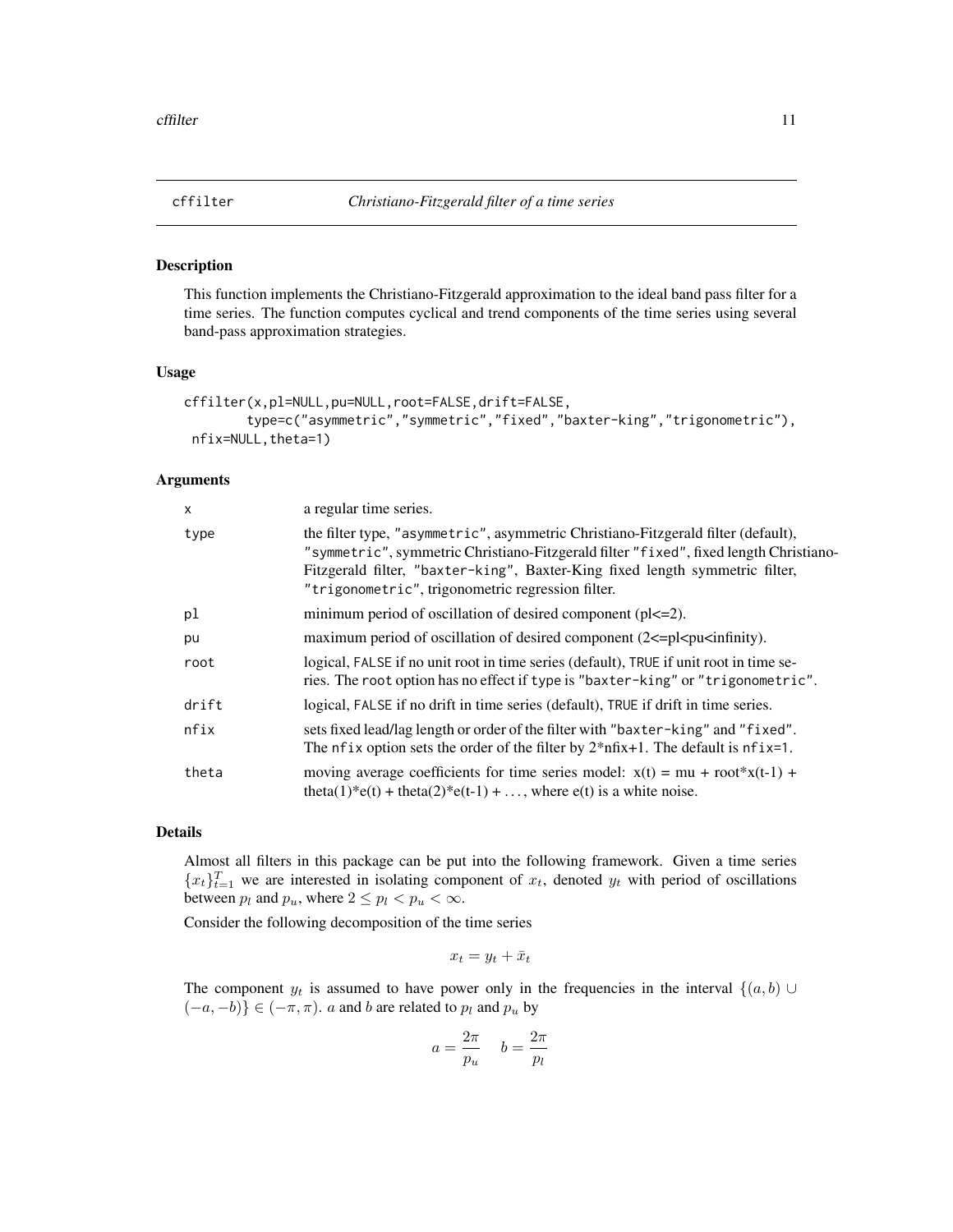<span id="page-11-0"></span>If infinite amount of data is available, then we can use the ideal bandpass filter

$$
y_t = B(L)x_t
$$

where the filter,  $B(L)$ , is given in terms of the lag operator L and defined as

$$
B(L) = \sum_{j=-\infty}^{\infty} B_j L^j, \quad L^k x_t = x_{t-k}
$$

The ideal bandpass filter weights are given by

$$
B_j = \frac{\sin(jb) - \sin(ja)}{\pi j}
$$

$$
B_0 = \frac{b - a}{\pi}
$$

The finite sample approximation to the ideal bandpass filter uses the alternative filter

$$
y_t = \hat{B}(L)x_t = \sum_{j=-n_1}^{n_2} \hat{B}_{t,j}x_{t+j}
$$

Here the weights,  $\hat{B}_{t,j}$ , of the approximation is a solution to

$$
\hat{B}_{t,j} = \arg\min E\{(y_t - \hat{y}_t)^2\}
$$

The Christiano-Fitzgerald filter is a finite data approximation to the ideal bandpass filter and minimizes the mean squared error defined in the above equation.

Several band-pass approximation strategies can be selected in the function cffilter. The default setting of cffilter returns the filtered data  $\hat{y}_t$  associated with the unrestricted optimal filter assuming no unit root, no drift and an iid filter.

If theta is not equal to 1 the series is assumed to follow a moving average process. The moving average weights are given by theta. The default is theta=1 (iid series). If theta=  $(\theta_1, \theta_2, \ldots)$ then the series is assumed to be

$$
x_t = \mu + 1_{root} x_{t-1} + \theta_1 e_t + \theta_2 e_{t-1} + \dots
$$

where  $1_{root} = 1$  if the option root=1 and  $1_{root} = 0$  if the option root=0, and  $e_t$  is a white noise. If drift=TRUE the drift adjusted series is obtained as

$$
\tilde{x}_t = x_t - t \left( \frac{x_T - x_1}{T - 1} \right), \ \ t = 0, 1, \dots, T - 1
$$

where  $\tilde{x}_t$  is the undrifted series.

#### Value

A "mFilter" object (see [mFilter](#page-15-1)).

#### Author(s)

Mehmet Balcilar, <mehmet@mbalcilar.net>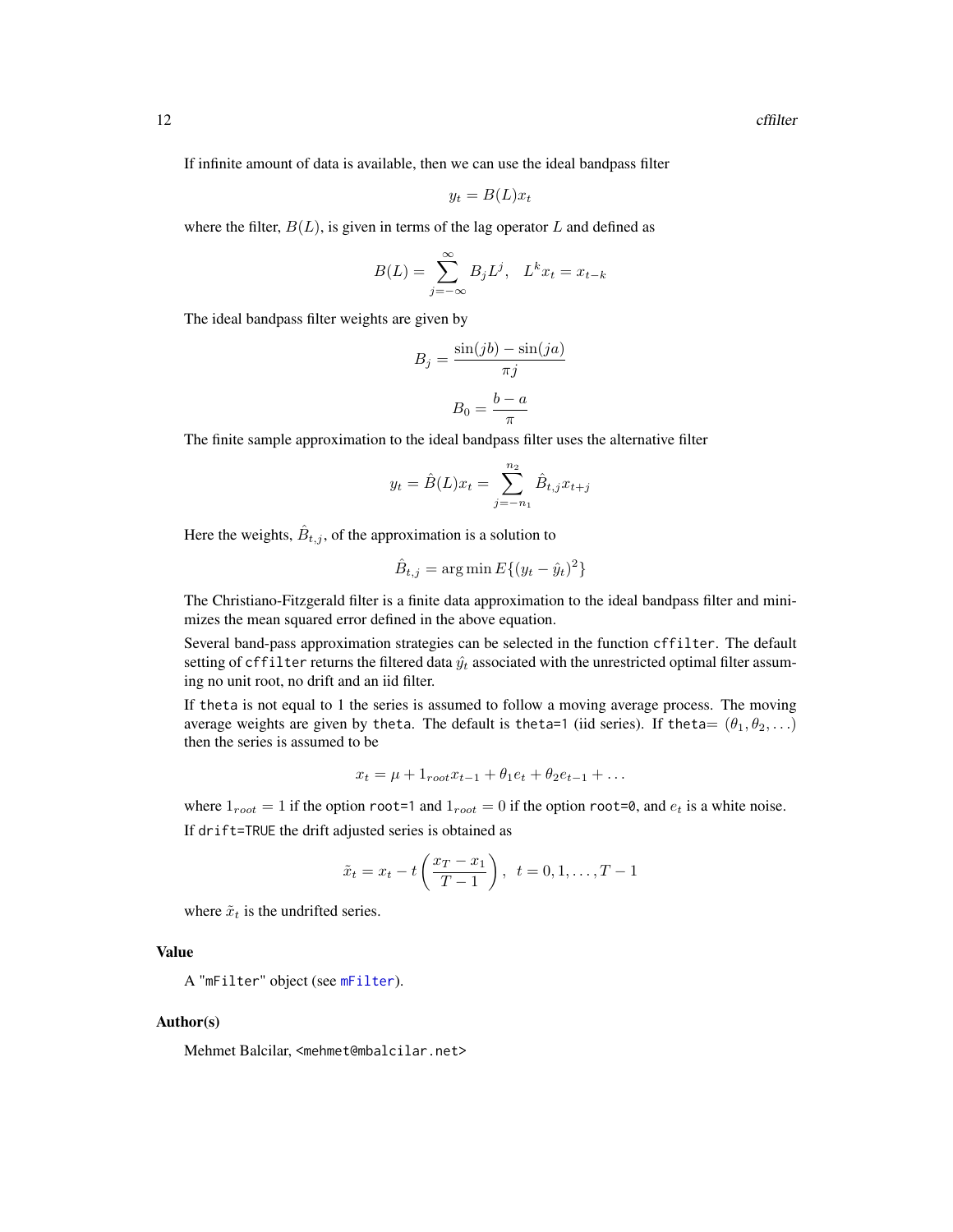#### <span id="page-12-0"></span>cffilter that the contract of the contract of the contract of the contract of the contract of the contract of the contract of the contract of the contract of the contract of the contract of the contract of the contract of

#### References

M. Baxter and R.G. King. Measuring business cycles: Approximate bandpass filters. The Review of Economics and Statistics, 81(4):575-93, 1999.

L. Christiano and T.J. Fitzgerald. The bandpass filter. International Economic Review, 44(2):435- 65, 2003.

J. D. Hamilton. *Time series analysis.* Princeton, 1994.

R.J. Hodrick and E.C. Prescott. Postwar US business cycles: an empirical investigation. Journal of Money, Credit, and Banking, 29(1):1-16, 1997.

R.G. King and S.T. Rebelo. Low frequency filtering and real business cycles. Journal of Economic Dynamics and Control, 17(1-2):207-31, 1993.

D.S.G. Pollock. Trend estimation and de-trending via rational square-wave filters. Journal of Econometrics, 99:317-334, 2000.

#### See Also

[mFilter](#page-15-1), [bwfilter](#page-7-1), [bkfilter](#page-4-1), [hpfilter](#page-13-1), [trfilter](#page-20-1)

#### Examples

```
## library(mFilter)
data(unemp)
opar <- par(no.readonly=TRUE)
unemp.cf <- cffilter(unemp)
plot(unemp.cf)
unemp.cf1 <- cffilter(unemp, drift=TRUE, root=TRUE)
unemp.cf2 <- cffilter(unemp, pl=8,pu=40,drift=TRUE, root=TRUE)
unemp.cf3 <- cffilter(unemp, pl=2,pu=60,drift=TRUE, root=TRUE)
unemp.cf4 <- cffilter(unemp, pl=2,pu=40,drift=TRUE, root=TRUE,theta=c(.1,.4))
par(mfrow=c(2,1),mar=c(3,3,2,1),cex=.8)
plot(unemp.cf1$x,
main="Christiano-Fitzgerald filter of unemployment: Trend \n root=TRUE,drift=TRUE",
col=1, ylab="")
lines(unemp.cf1$trend,col=2)
lines(unemp.cf2$trend,col=3)
lines(unemp.cf3$trend,col=4)
lines(unemp.cf4$trend,col=5)
legend("topleft",legend=c("series", "pl=2, pu=32", "pl=8, pu=40", "pl=2, pu=60",
"pl=2, pu=40, theta=.1,.4"), col=1:5, lty=rep(1,5), ncol=1)
plot(unemp.cf1$cycle,
main="Christiano-Fitzgerald filter of unemployment: Cycle \n root=TRUE,drift=TRUE",
col=2, ylab="", ylim=range(unemp.cf3$cycle))
lines(unemp.cf2$cycle,col=3)
lines(unemp.cf3$cycle,col=4)
lines(unemp.cf4$cycle,col=5)
```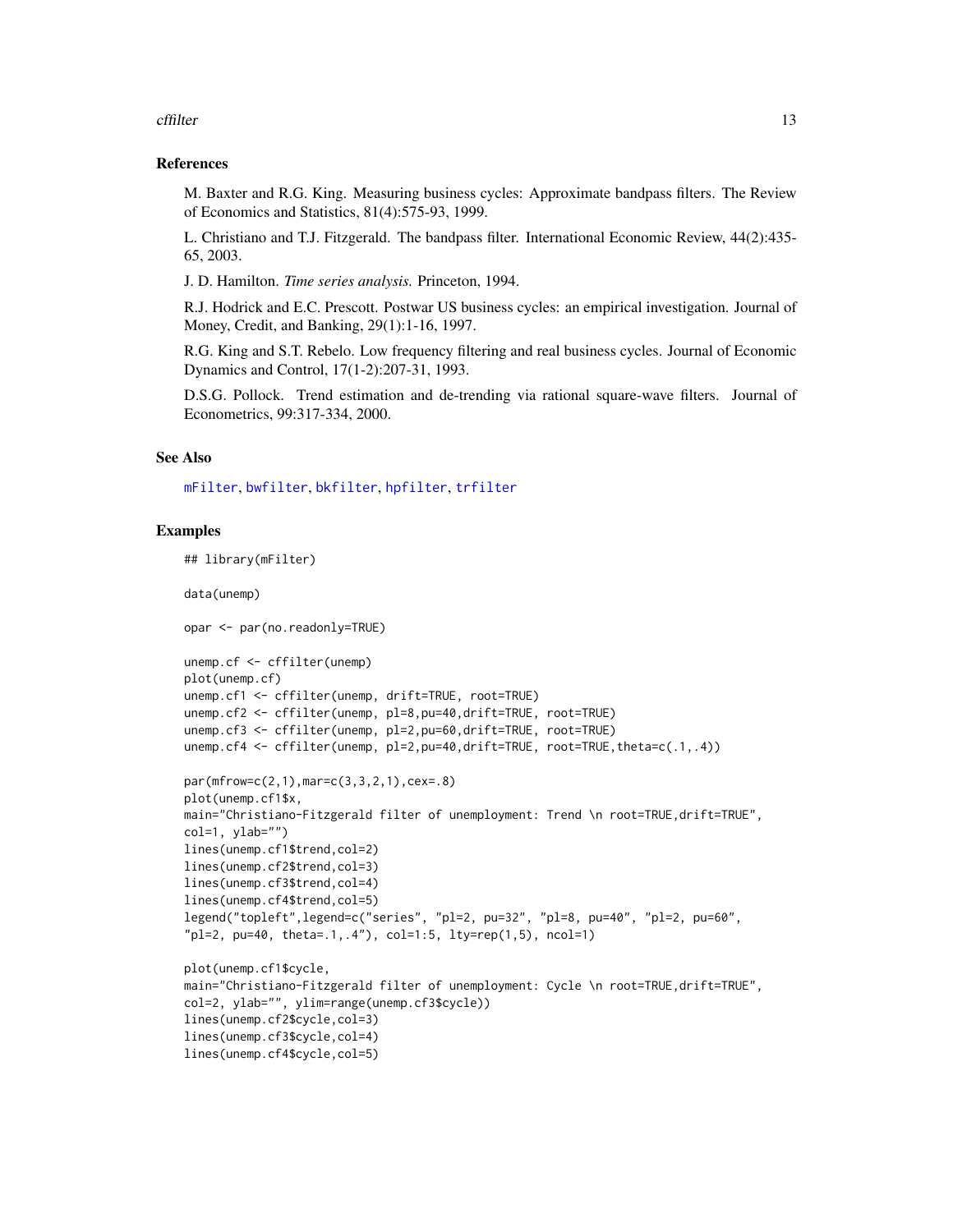<span id="page-13-0"></span>14 hpfilter and the set of the set of the set of the set of the set of the set of the set of the set of the set of the set of the set of the set of the set of the set of the set of the set of the set of the set of the set

```
## legend("topleft",legend=c("pl=2, pu=32", "pl=8, pu=40", "pl=2, pu=60",
## "pl=2, pu=40, theta=.1,.4"), col=2:5, lty=rep(1,4), ncol=2)
par(opar)
```
<span id="page-13-1"></span>hpfilter *Hodrick-Prescott filter of a time series*

#### Description

This function implements the Hodrick-Prescott for estimating cyclical and trend component of a time series. The function computes cyclical and trend components of the time series using a frequency cut-off or smoothness parameter.

#### Usage

```
hpfilter(x,freq=NULL,type=c("lambda","frequency"),drift=FALSE)
```
#### Arguments

| $\mathsf{x}$ | a regular time series.                                                                                                                                                                                                                                                                                             |
|--------------|--------------------------------------------------------------------------------------------------------------------------------------------------------------------------------------------------------------------------------------------------------------------------------------------------------------------|
| type         | character, indicating the filter type, "lambda", for the filter that uses smoothness<br>penalty parameter of the Hodrick-Prescott filter (default), "frequency", for the<br>filter that uses a frequency cut-off type Hodrick-Prescott filter. These are related<br>by $lambda = (2 * sin(pi / frequency))^{-4}$ . |
| freg         | integer, if type="lambda" then freq is the smoothing parameter (lambda) of the<br>Hodrick-Prescott filter, if type="frequency" then freq is the cut-off frequency<br>of the Hodrick-Prescott filter.                                                                                                               |
| drift        | logical, FALSE if no drift in time series (default), TRUE if drift in time series.                                                                                                                                                                                                                                 |

#### Details

Almost all filters in this package can be put into the following framework. Given a time series  ${x_t}_{t=1}^T$  we are interested in isolating component of  $x_t$ , denoted  $y_t$  with period of oscillations between  $p_l$  and  $p_u$ , where  $2 \leq p_l < p_u < \infty$ .

Consider the following decomposition of the time series

 $x_t = y_t + \bar{x}_t$ 

The component  $y_t$  is assumed to have power only in the frequencies in the interval  $\{(a, b) \cup$  $(-a, -b)$ } ∈  $(-\pi, \pi)$ . *a* and *b* are related to  $p_l$  and  $p_u$  by

$$
a = \frac{2\pi}{p_u} \quad b = \frac{2\pi}{p_l}
$$

If infinite amount of data is available, then we can use the ideal bandpass filter

$$
y_t = B(L)x_t
$$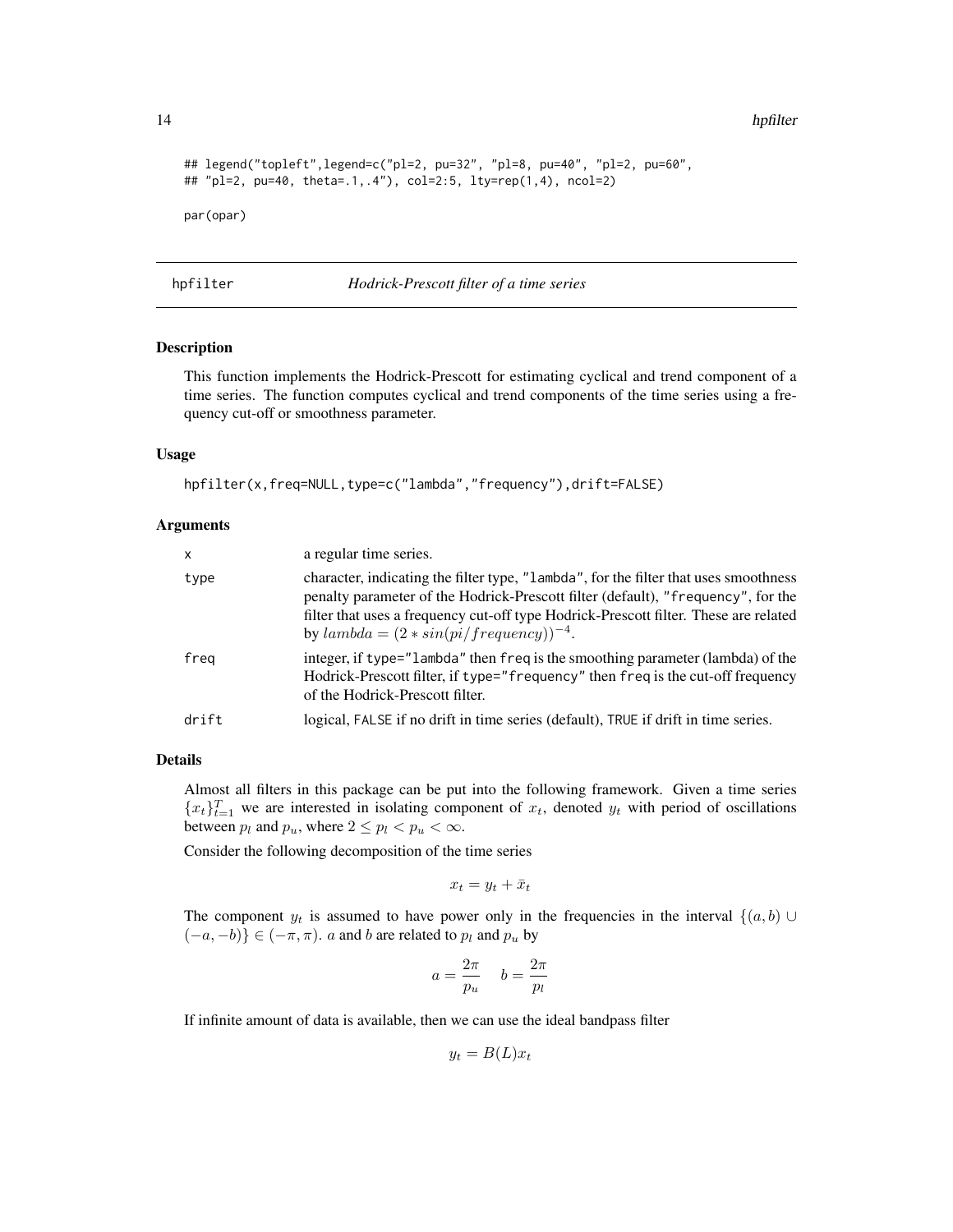#### <span id="page-14-0"></span>hpfilter that the contract of the contract of the contract of the contract of the contract of the contract of the contract of the contract of the contract of the contract of the contract of the contract of the contract of

where the filter,  $B(L)$ , is given in terms of the lag operator L and defined as

$$
B(L) = \sum_{j=-\infty}^{\infty} B_j L^j, \quad L^k x_t = x_{t-k}
$$

The ideal bandpass filter weights are given by

$$
B_j = \frac{\sin(jb) - \sin(ja)}{\pi j}
$$

$$
B_0 = \frac{b - a}{\pi}
$$

The Hodrick-Prescott filter obtains the filter weights  $\hat{B}_j$  as a solution to

$$
\hat{B}_j = \arg\min E\{(y_t - \hat{y}_t)^2\} = \arg\min \left\{\sum_{t=1}^T (y_t - \hat{y}_t)^2 + \lambda \sum_{t=2}^{T-1} (\hat{y}_{t+1} - 2\hat{y}_t + \hat{y}_{t-1})^2\right\}
$$

The Hodrick-Prescott filter is a finite data approximation with following moving average weights

$$
\hat{B}_j = \frac{1}{2\pi} \int_{-\pi}^{\pi} \frac{4\lambda (1 - \cos(\omega))^2}{1 + 4\lambda (1 - \cos(\omega))^2} e^{i\omega j} d\omega
$$

If drift=TRUE the drift adjusted series is obtained as

$$
\tilde{x}_t = x_t - t \left( \frac{x_T - x_1}{T - 1} \right), \ \ t = 0, 1, \dots, T - 1
$$

where  $\tilde{x}_t$  is the undrifted series.

#### Value

A "mFilter" object (see [mFilter](#page-15-1)).

#### Author(s)

Mehmet Balcilar, <mehmet@mbalcilar.net>

#### References

M. Baxter and R.G. King. Measuring business cycles: Approximate bandpass filters. The Review of Economics and Statistics, 81(4):575-93, 1999.

L. Christiano and T.J. Fitzgerald. The bandpass filter. International Economic Review, 44(2):435- 65, 2003.

J. D. Hamilton. *Time series analysis.* Princeton, 1994.

R.J. Hodrick and E.C. Prescott. Postwar US business cycles: an empirical investigation. Journal of Money, Credit, and Banking, 29(1):1-16, 1997.

R.G. King and S.T. Rebelo. Low frequency filtering and real business cycles. Journal of Economic Dynamics and Control, 17(1-2):207-31, 1993.

D.S.G. Pollock. Trend estimation and de-trending via rational square-wave filters. Journal of Econometrics, 99:317-334, 2000.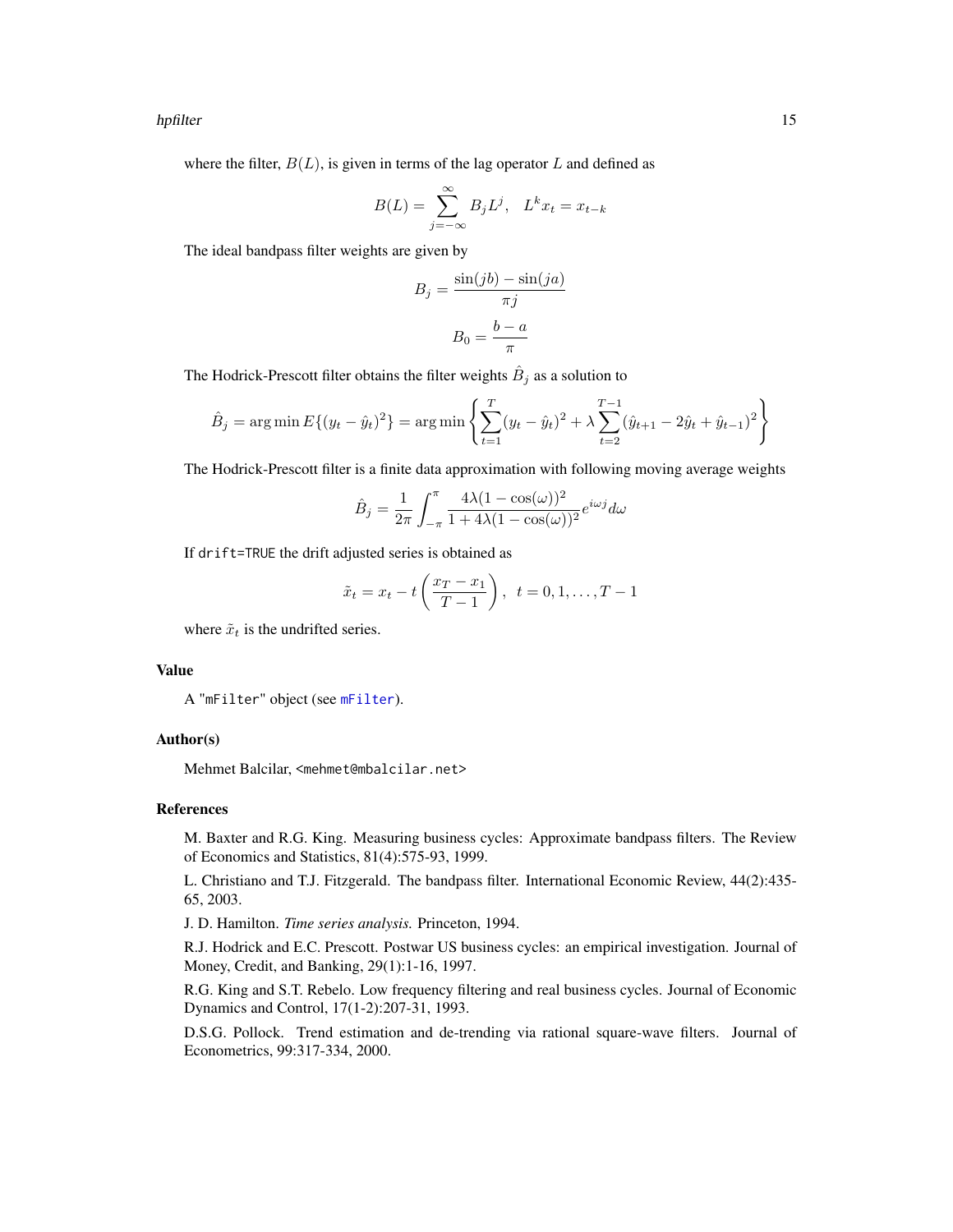#### <span id="page-15-0"></span>16 mFilter

#### See Also

[mFilter](#page-15-1), [bwfilter](#page-7-1), [cffilter](#page-10-1), [bkfilter](#page-4-1), [trfilter](#page-20-1)

#### Examples

```
## library(mFilter)
data(unemp)
opar <- par(no.readonly=TRUE)
unemp.hp <- hpfilter(unemp)
plot(unemp.hp)
unemp.hp1 <- hpfilter(unemp, drift=TRUE)
unemp.hp2 <- hpfilter(unemp, freq=800, drift=TRUE)
unemp.hp3 <- hpfilter(unemp, freq=12,type="frequency",drift=TRUE)
unemp.hp4 <- hpfilter(unemp, freq=52,type="frequency",drift=TRUE)
par(mfrow=c(2,1),mar=c(3,3,2,1),cex=.8)
plot(unemp.hp1$x, ylim=c(2,13),
main="Hodrick-Prescott filter of unemployment: Trend, drift=TRUE",
     col=1, ylab="")
lines(unemp.hp1$trend,col=2)
lines(unemp.hp2$trend,col=3)
lines(unemp.hp3$trend,col=4)
lines(unemp.hp4$trend,col=5)
legend("topleft",legend=c("series", "lambda=1600", "lambda=800",
       "freq=12", "freq=52"), col=1:5, lty=rep(1,5), ncol=1)
plot(unemp.hp1$cycle,
main="Hodrick-Prescott filter of unemployment: Cycle,drift=TRUE",
     col=2, ylab="", ylim=range(unemp.hp4$cycle,na.rm=TRUE))
lines(unemp.hp2$cycle,col=3)
lines(unemp.hp3$cycle,col=4)
lines(unemp.hp4$cycle,col=5)
## legend("topleft",legend=c("lambda=1600", "lambda=800",
## "freq=12", "freq=52"), col=1:5, lty=rep(1,5), ncol=1)
par(opar)
```
<span id="page-15-1"></span>mFilter *Decomposition of a time series into trend and cyclical components using various filters*

#### Description

mFilter is a generic function for filtering time series data. The function invokes particular *filters* which depend on filter type specified via its argument filter. The filters implemented in the package mFilter package are useful for smoothing, and estimating tend and cyclical components. Some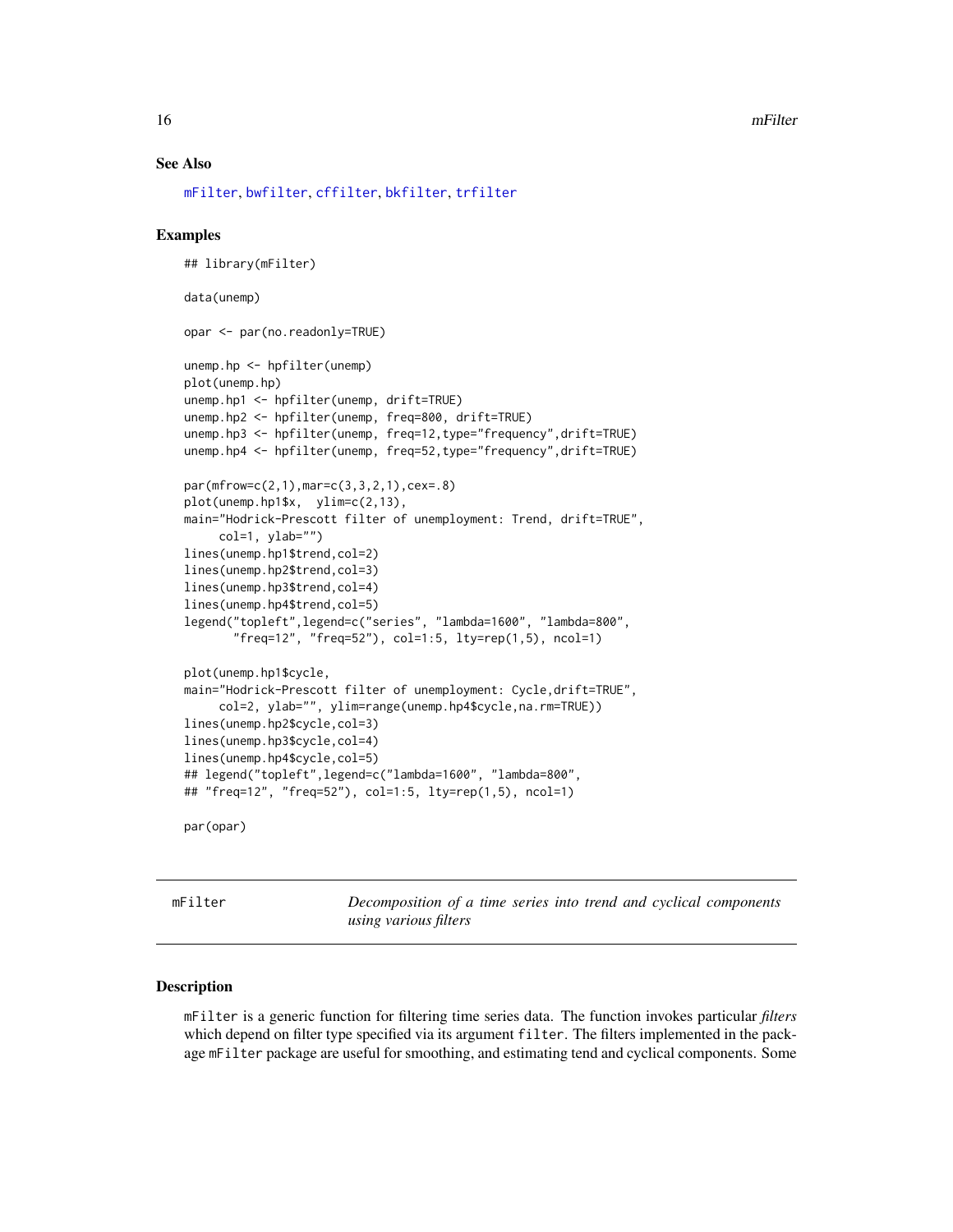#### <span id="page-16-0"></span>mFilter 17

of these filters are commonly used in economics and finance for estimating cyclical component of time series.

The mFilter currently applies only to time series objects. However a default method is available and should work for any [numeric](#page-0-0) or [vector](#page-0-0) object.

#### Usage

```
mFilter(x, ...)
  ## Default S3 method:
mFilter(x, ...)## S3 method for class 'ts'
mFilter(x, filter=c("HP", "BK", "CF", "BW", "TR"), ...)
```
#### Arguments

| x      | a regular a time series.                                                                                                                                                                                      |
|--------|---------------------------------------------------------------------------------------------------------------------------------------------------------------------------------------------------------------|
| filter | filter type, the filter types are "HP" (Hodrick-Prescott), "BK" (Baxter-King),<br>"CF" (Christiano-Fitzgerald), "BW" (Butterworth), and "TR" (trigonometric re-<br>gression).                                 |
| .      | Additional arguments to pass to the relevant filter functions. These are passed<br>to hpfilter, bkfilter, cffilter, bwfilter, and trfilter, respectively for<br>the "HP", "BK", "CF", "BW", and "TR" filters. |

#### Details

The default behaviour is to apply the default filter to [ts](#page-0-0) objects.

#### Value

An object of class "mFilter".

The function summary is used to obtain and print a summary of the results, while the function plot produces a plot of the original series, the trend, and the cyclical components. The function print is also available for displaying estimation results.

The generic accessor functions fitted and residuals extract estimated trend and cyclical componets of an "mFilter" object, respectively.

An object of class "mFilter" is a list containing at least the following elements:

| cycle   | Estimated cyclical (irregular) component of the series. |
|---------|---------------------------------------------------------|
| trend   | Estimated trend (smooth) component of the series.       |
| fmatrix | The filter matrix applied to original series.           |
| method  | The method, if available, for the filter type applied.  |
| type    | The filter type applied to the series.                  |
| call    | Call to the function.                                   |
| title   | The title for displaying results.                       |
| xname   | Name of the series passed to mFilter for filtering.     |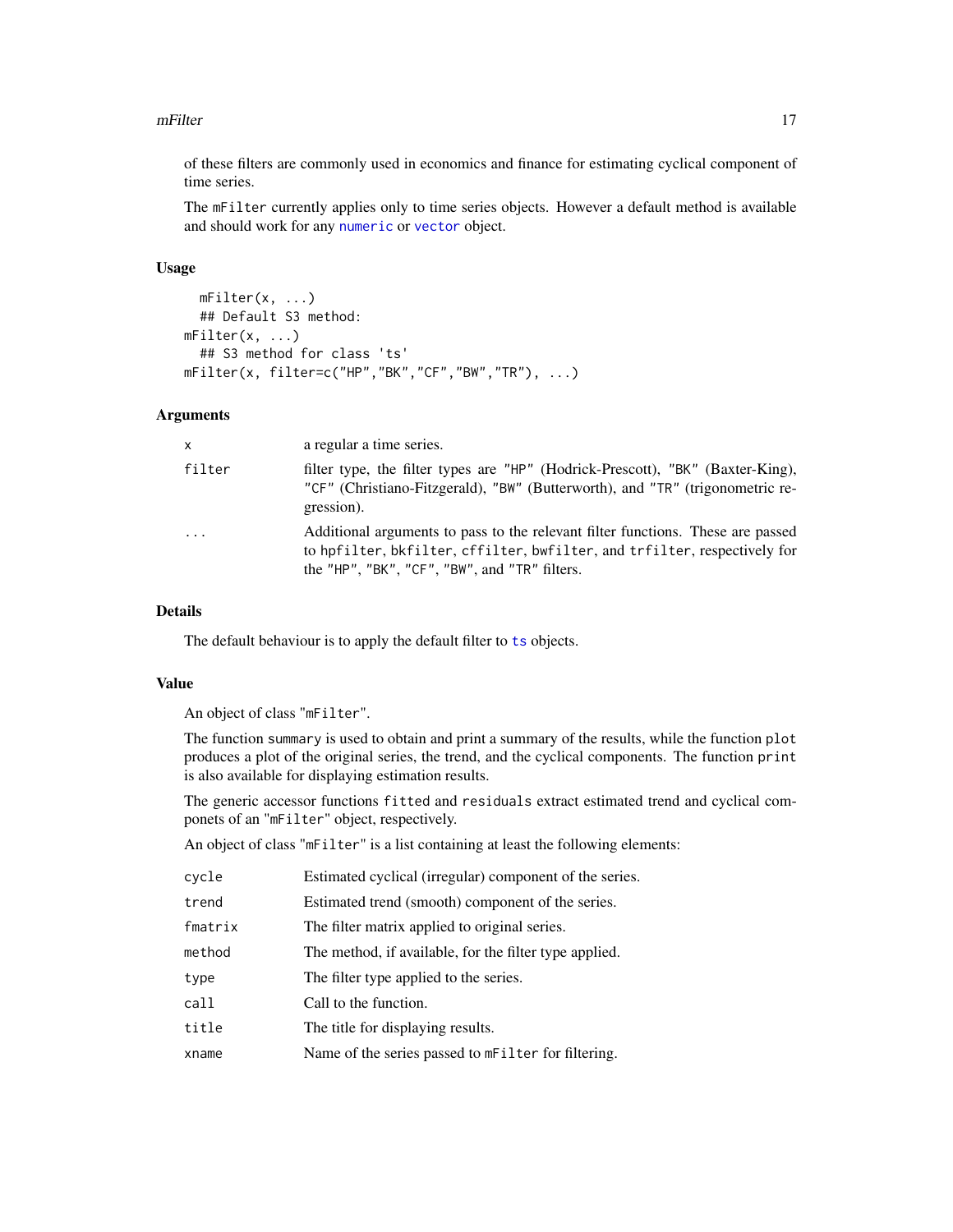<span id="page-17-0"></span>

| $\mathsf{x}$                                                                      | The original or drift adjusted, if drift=TRUE, time series passed to the mFilter.         |  |  |  |  |  |
|-----------------------------------------------------------------------------------|-------------------------------------------------------------------------------------------|--|--|--|--|--|
| Following additional elements may exists depending on the type of filter applied: |                                                                                           |  |  |  |  |  |
| nfix                                                                              | Length or order of the fixed length filters.                                              |  |  |  |  |  |
| pl                                                                                | Minimum period of oscillation of desired component $(2\le -pl)$ .                         |  |  |  |  |  |
| pu                                                                                | Maximum period of oscillation of desired component $(2\le p$ l $\le p$ u $\le$ infinity). |  |  |  |  |  |
| lambda                                                                            | Lambda (smoothness) parameter of the HP filter.                                           |  |  |  |  |  |
| root                                                                              | Whether time series has a unit root, TRUE or FALSE (default).                             |  |  |  |  |  |

| drift | Whether time series has drift. TRUE or FALSE (default). |
|-------|---------------------------------------------------------|

theta MA coefficients for time series model, used in "CF" filter.

#### Author(s)

Mehmet Balcilar, <mehmet@mbalcilar.net>

#### See Also

Other functions which return objects of class "mFilter" are [bkfilter](#page-4-1), [bwfilter](#page-7-1), [cffilter](#page-10-1), [bkfilter](#page-4-1), [trfilter](#page-20-1). Following functions apply the relevant methods to an object of the "mFilter" class: [print.mFilter](#page-18-2), [summary.mFilter](#page-18-2), [plot.mFilter](#page-18-2), [fitted.mFilter](#page-18-2), [residuals.mFilter](#page-18-2).

#### Examples

```
## library(mFilter)
data(unemp)
opar <- par(no.readonly=TRUE)
unemp.hp <- mFilter(unemp,filter="HP") # Hodrick-Prescott filter
print(unemp.hp)
summary(unemp.hp)
residuals(unemp.hp)
fitted(unemp.hp)
plot(unemp.hp)
unemp.bk <- mFilter(unemp,filter="BK") # Baxter-King filter
unemp.cf <- mFilter(unemp,filter="CF") # Christiano-Fitzgerald filter
unemp.bw <- mFilter(unemp,filter="BW") # Butterworth filter
unemp.tr <- mFilter(unemp,filter="TR") # Trigonometric regression filter
par(mfrow=c(2,1),mar=c(3,3,2,1),cex=.8)
plot(unemp, main="Unemployment Series & Estimated Trend", col=1, ylab="")
lines(unemp.hp$trend,col=2)
lines(unemp.bk$trend,col=3)
lines(unemp.cf$trend,col=4)
lines(unemp.bw$trend,col=5)
lines(unemp.tr$trend,col=6)
```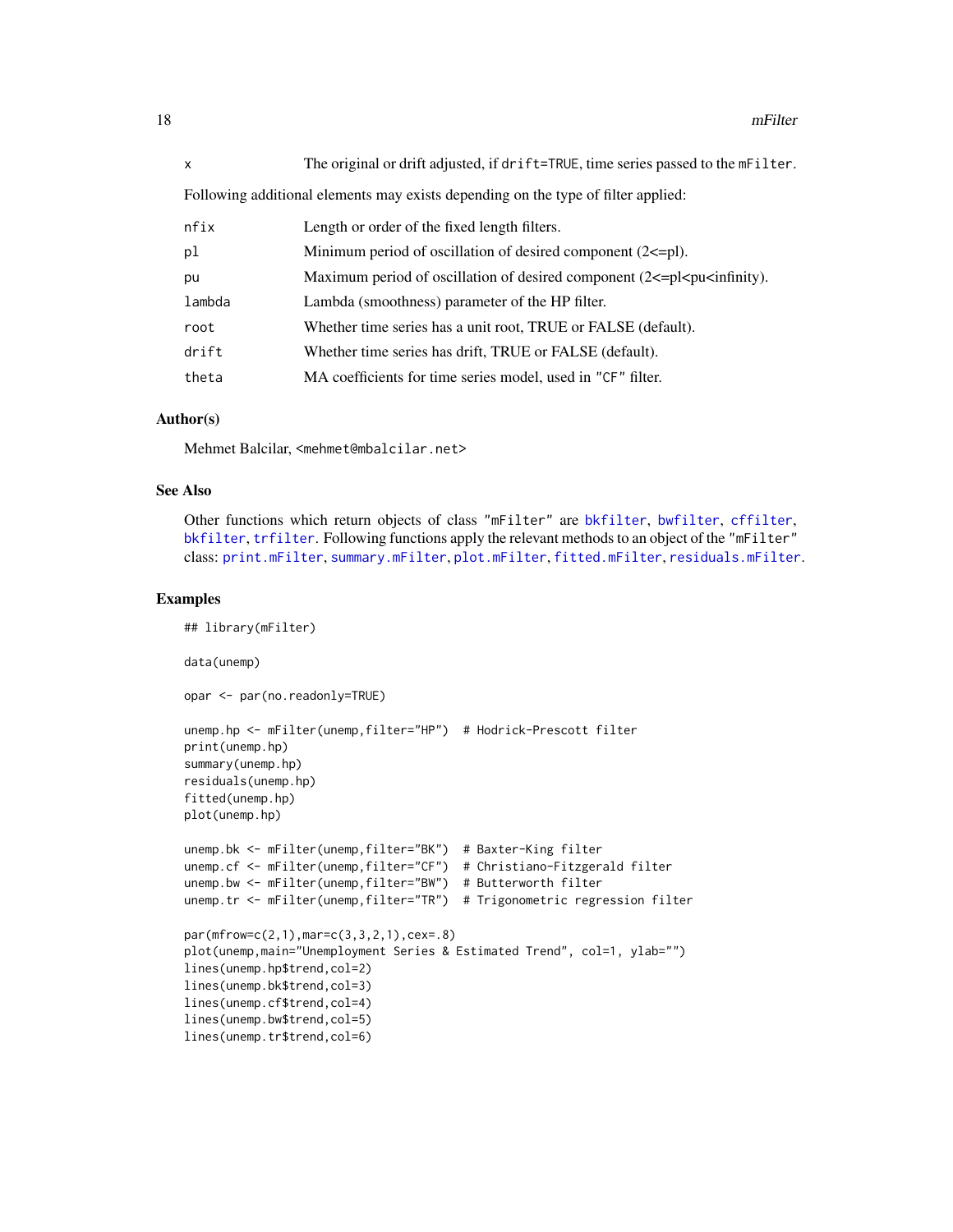```
legend("topleft",legend=c("series", "HP","BK","CF","BW","TR"),
    col=1:6,lty=rep(1,6),ncol=2)
plot(unemp.hp$cycle,main="Estimated Cyclical Component",
     ylim=c(-2,2.5),col=2,ylab="")
lines(unemp.bk$cycle,col=3)
lines(unemp.cf$cycle,col=4)
lines(unemp.bw$cycle,col=5)
lines(unemp.tr$cycle,col=6)
## legend("topleft",legend=c("HP","BK","CF","BW","TR"),
## col=2:6,lty=rep(1,5),ncol=2)
unemp.cf1 <- mFilter(unemp,filter="CF", drift=TRUE, root=TRUE)
unemp.cf2 <- mFilter(unemp,filter="CF", pl=8,pu=40,drift=TRUE, root=TRUE)
unemp.cf3 <- mFilter(unemp,filter="CF", pl=2,pu=60,drift=TRUE, root=TRUE)
unemp.cf4 <- mFilter(unemp,filter="CF", pl=2,pu=40,drift=TRUE,
             root = TRUE, theta = c(.1, .4))plot(unemp,
main="Christiano-Fitzgerald filter of unemployment: Trend \n root=TRUE,drift=TRUE",
     col=1, ylab="")
lines(unemp.cf1$trend,col=2)
lines(unemp.cf2$trend,col=3)
lines(unemp.cf3$trend,col=4)
lines(unemp.cf4$trend,col=5)
legend("topleft",legend=c("series", "pl=2, pu=32", "pl=8, pu=40",
"pl=2, pu=60", "pl=2, pu=40, theta=.1,.4"), col=1:5, lty=rep(1,5), ncol=1)
plot(unemp.cf1$cycle,
main="Christiano-Fitzgerald filter of unemployment: Cycle \n root=TRUE, drift=TRUE",
     col=2, ylab="", ylim=range(unemp.cf3$cycle))
lines(unemp.cf2$cycle,col=3)
lines(unemp.cf3$cycle,col=4)
lines(unemp.cf4$cycle,col=5)
## legend("topleft",legend=c("pl=2, pu=32", "pl=8, pu=40", "pl=2, pu=60",
## "pl=2, pu=40, theta=.1,.4"), col=2:5, lty=rep(1,4), ncol=2)
```
par(opar)

<span id="page-18-1"></span>mFilter-methods *Methods for mFilter objects*

#### <span id="page-18-2"></span>Description

Common methods for all mFilter objects usually created by the mFilter function.

#### Usage

```
## S3 method for class 'mFilter'
residuals(object, ...)
```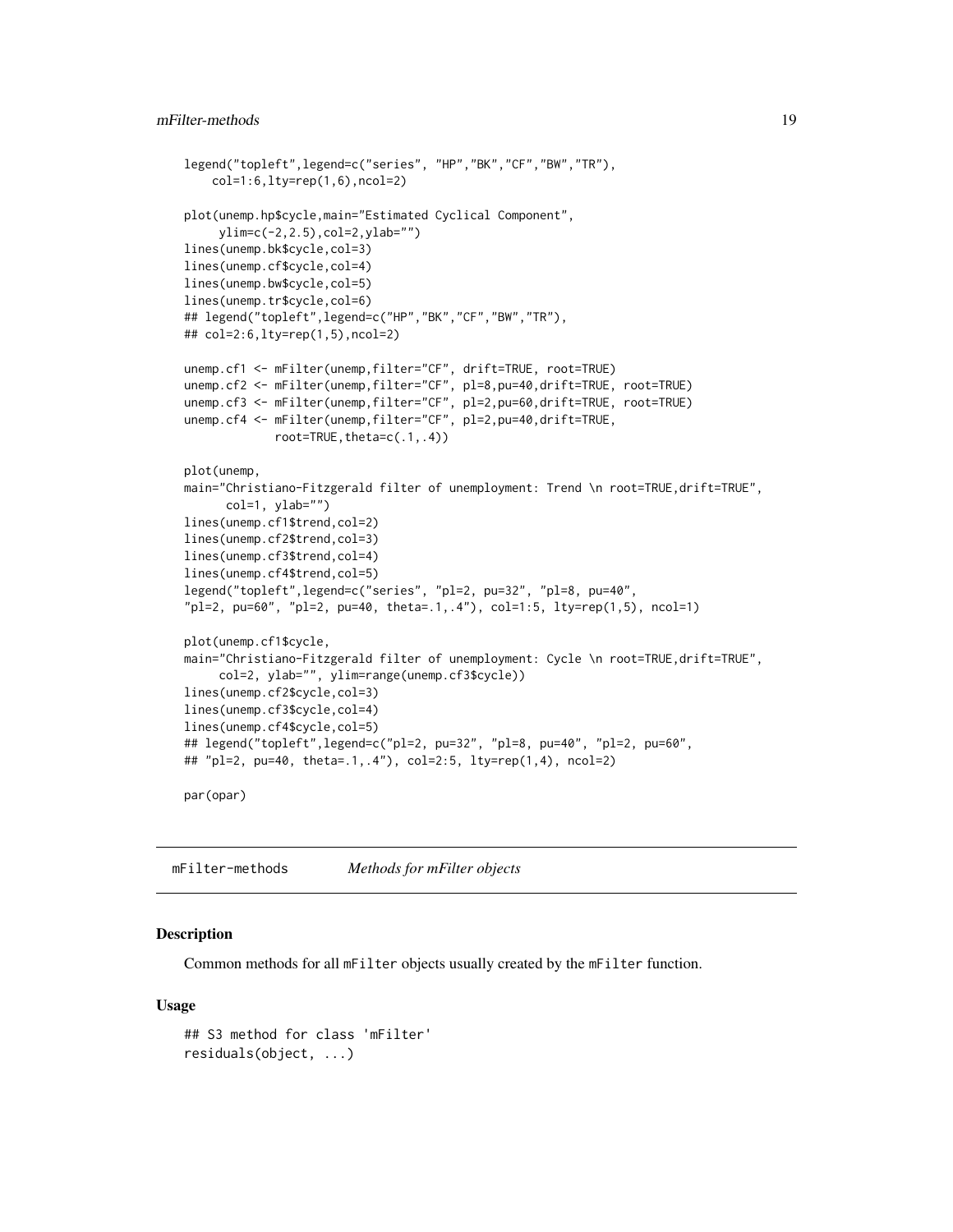```
## S3 method for class 'mFilter'
fitted(object, ...)
## S3 method for class 'mFilter'
print(x, digits = max(3, getOption("digits") - 3), ...)## S3 method for class 'mFilter'
plot(x, reference.grid = TRUE, col = "steelblue", ask=interactive(), ...)## S3 method for class 'mFilter'
summary(object, digits = max(3, getOption("digits") - 3), ...)
```
#### Arguments

| object, x | an object of class "mFilter"; usually, a result of a call to mFilter.                                                 |
|-----------|-----------------------------------------------------------------------------------------------------------------------|
| digits    | number of digits used for printing (see print).                                                                       |
| col       | color of the graph (see plot).                                                                                        |
| ask       | logical. if TRUE the user is asked for input before a new graph drawn in an<br>interactive session (see interactive). |
|           | reference.grid logical. if true grid lines are drawn.                                                                 |
| $\cdots$  | further arguments passed to or from other methods.                                                                    |

#### Value

for residuals and fitted a univariate time series; for plot, print, and summary the "mFilter" object.

#### Author(s)

Mehmet Balcilar, <mehmet@mbalcilar.net>

#### See Also

[mFilter](#page-15-1) for the function that returns an objects of class "mFilter". Other functions which return objects of class "mFilter" are [bkfilter](#page-4-1), [bwfilter](#page-7-1), [cffilter](#page-10-1), [bkfilter](#page-4-1), [trfilter](#page-20-1).

#### Examples

```
## library(mFilter)
```
data(unemp)

opar <- par(no.readonly=TRUE)

```
unemp.hp <- mFilter(unemp,filter="HP") # Hodrick-Prescott filter
print(unemp.hp)
summary(unemp.hp)
residuals(unemp.hp)
fitted(unemp.hp)
plot(unemp.hp)
```
par(opar)

<span id="page-19-0"></span>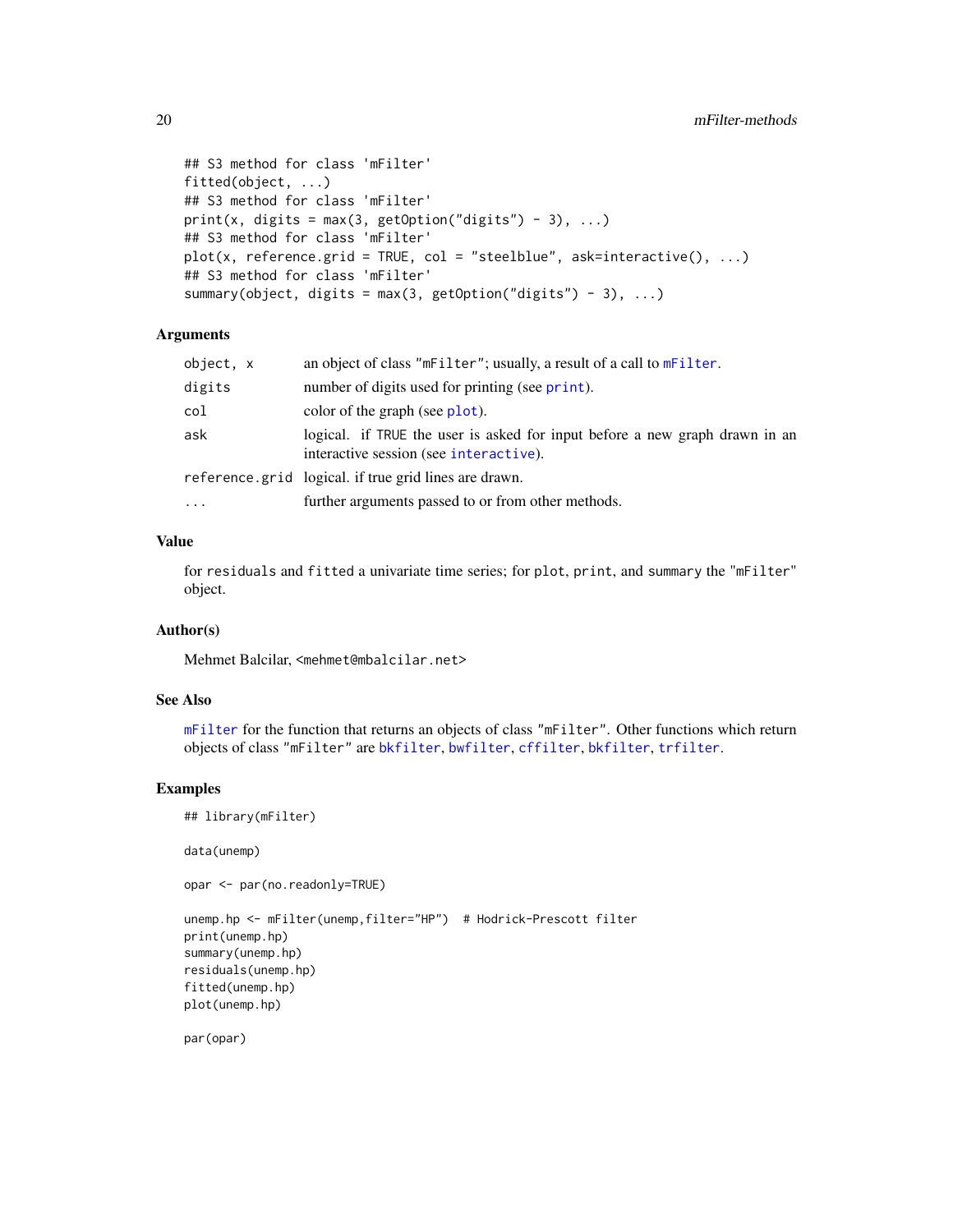<span id="page-20-1"></span><span id="page-20-0"></span>

#### Description

This function uses trigonometric regression filter for estimating cyclical and trend components of a time series. The function computes cyclical and trend components of the time series using a lower and upper cut-off frequency in the spirit of a band pass filter.

#### Usage

trfilter(x,pl=NULL,pu=NULL,drift=FALSE)

#### Arguments

|       | a regular time series.                                                                   |
|-------|------------------------------------------------------------------------------------------|
| рl    | integer, minimum period of oscillation of desired component $(p  \leq 2)$ .              |
| pu    | integer. maximum period of oscillation of desired component $(2\leq p\leq p\leq \infty)$ |
| drift | logical, FALSE if no drift in time series (default), TRUE if drift in time series.       |

#### Details

Almost all filters in this package can be put into the following framework. Given a time series  ${x_t}_{t=1}^T$  we are interested in isolating component of  $x_t$ , denoted  $y_t$  with period of oscillations between  $p_l$  and  $p_u$ , where  $2 \leq p_l < p_u < \infty$ .

Consider the following decomposition of the time series

$$
x_t = y_t + \bar{x}_t
$$

The component  $y_t$  is assumed to have power only in the frequencies in the interval  $\{(a, b) \cup$  $(-a, -b)$ } ∈  $(-\pi, \pi)$ . *a* and *b* are related to  $p_l$  and  $p_u$  by

$$
a = \frac{2\pi}{p_u} \quad b = \frac{2\pi}{p_l}
$$

If infinite amount of data is available, then we can use the ideal bandpass filter

$$
y_t = B(L)x_t
$$

where the filter,  $B(L)$ , is given in terms of the lag operator L and defined as

$$
B(L) = \sum_{j=-\infty}^{\infty} B_j L^j, \quad L^k x_t = x_{t-k}
$$

The ideal bandpass filter weights are given by

$$
B_j = \frac{\sin(jb) - \sin(ja)}{\pi j}
$$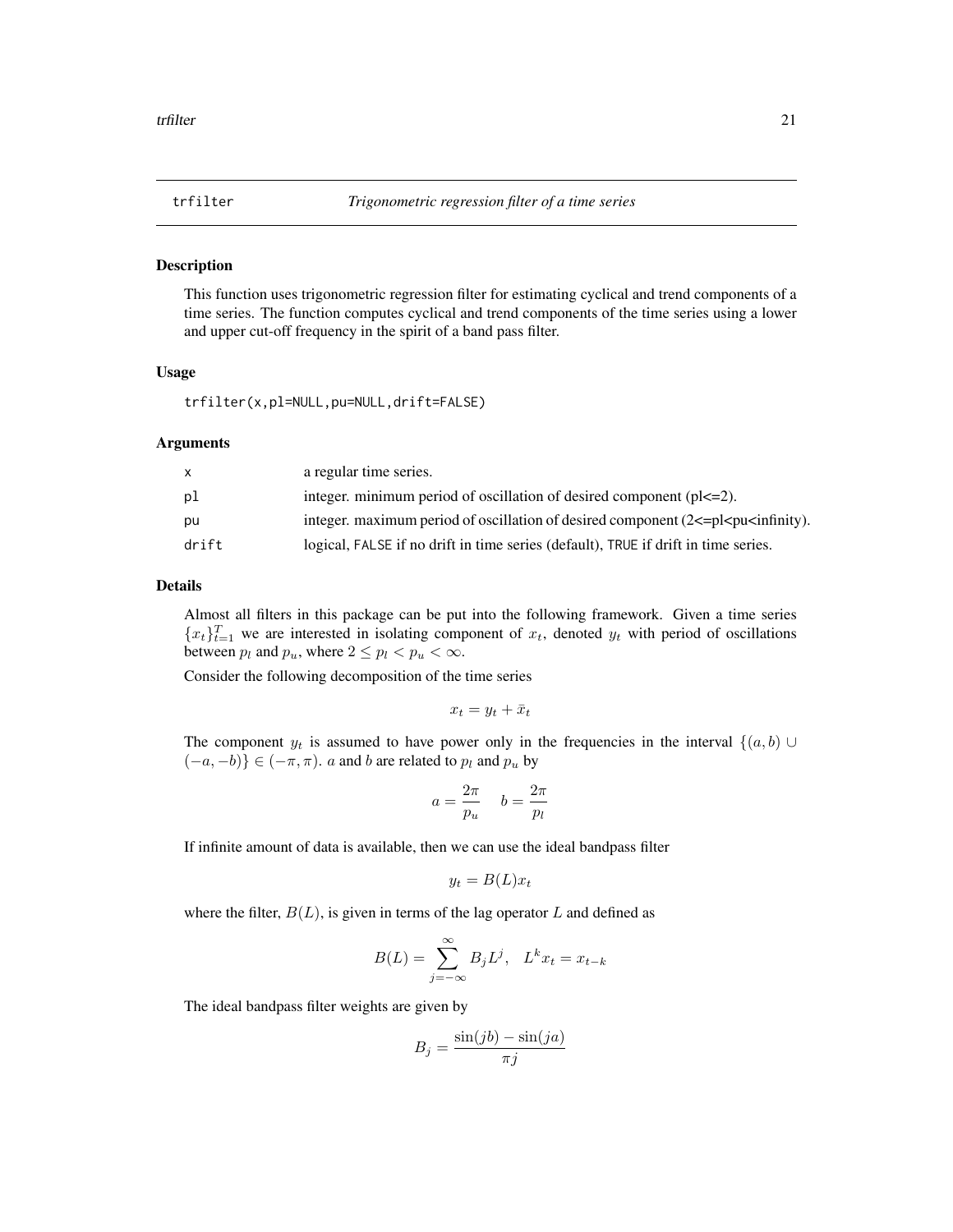<span id="page-21-0"></span>22 transfer that the contract of the contract of the contract of the contract of the contract of the contract of the contract of the contract of the contract of the contract of the contract of the contract of the contract

$$
B_0 = \frac{b-a}{\pi}
$$

Let T be even and define  $n_1 = T/p_u$  and  $n_2 = T/p_l$ . The trigonometric regression filter is based on the following relation

$$
y_t = \sum_{j=n_2}^{n_1} \{a_j \cos(\omega_j t) + b_j \sin(\omega_j t)\}\
$$

where  $a_j$  and  $b_j$  are the coefficients obtained by regressing  $x_t$  on the indicated sine and cosine functions. Specifically,

$$
a_j = \frac{T}{2} \sum_{t=1}^{T} \cos(\omega_j t) x_t, \text{ for } j = 1, ..., T/2 - 1
$$
  
\n
$$
a_j = \frac{T}{2} \sum_{t=1}^{T} \cos(\pi t) x_t, \text{ for } j = T/2
$$
  
\nand  
\n
$$
b_j = \frac{T}{2} \sum_{t=1}^{T} \sin(\omega_j t) x_t, \text{ for } j = 1, ..., T/2 - 1
$$
  
\n
$$
b_j = \frac{T}{2} \sum_{t=1}^{T} \sin(\pi t) x_t, \text{ for } j = T/2
$$

Let  $\hat{B}(L)x_t$  be the trigonometric regression filter. It can be showed that  $\hat{B}(1) = 0$ , so that  $\hat{B}(L)$ has a unit root for  $t = 1, 2, \ldots, T$ . Also, when  $\hat{B}(L)$  is symmetric, it has a second unit root in the middle of the data for  $t$ . Therefore it is important to drift adjust data before it is filtered with a trigonometric regression filter.

If drift=TRUE the drift adjusted series is obtained as

$$
\tilde{x}_t = x_t - t \left( \frac{x_T - x_1}{T - 1} \right), \ \ t = 0, 1, \dots, T - 1
$$

where  $\tilde{x}_t$  is the undrifted series.

#### Value

A "mFilter" object (see [mFilter](#page-15-1)).

#### Author(s)

Mehmet Balcilar, <mehmet@mbalcilar.net>

#### References

M. Baxter and R.G. King. Measuring business cycles: Approximate bandpass filters. The Review of Economics and Statistics, 81(4):575-93, 1999.

L. Christiano and T.J. Fitzgerald. The bandpass filter. International Economic Review, 44(2):435- 65, 2003.

J. D. Hamilton. *Time series analysis.* Princeton, 1994.

R.J. Hodrick and E.C. Prescott. Postwar US business cycles: an empirical investigation. Journal of Money, Credit, and Banking, 29(1):1-16, 1997.

R.G. King and S.T. Rebelo. Low frequency filtering and real business cycles. Journal of Economic Dynamics and Control, 17(1-2):207-31, 1993.

D.S.G. Pollock. Trend estimation and de-trending via rational square-wave filters. Journal of Econometrics, 99:317-334, 2000.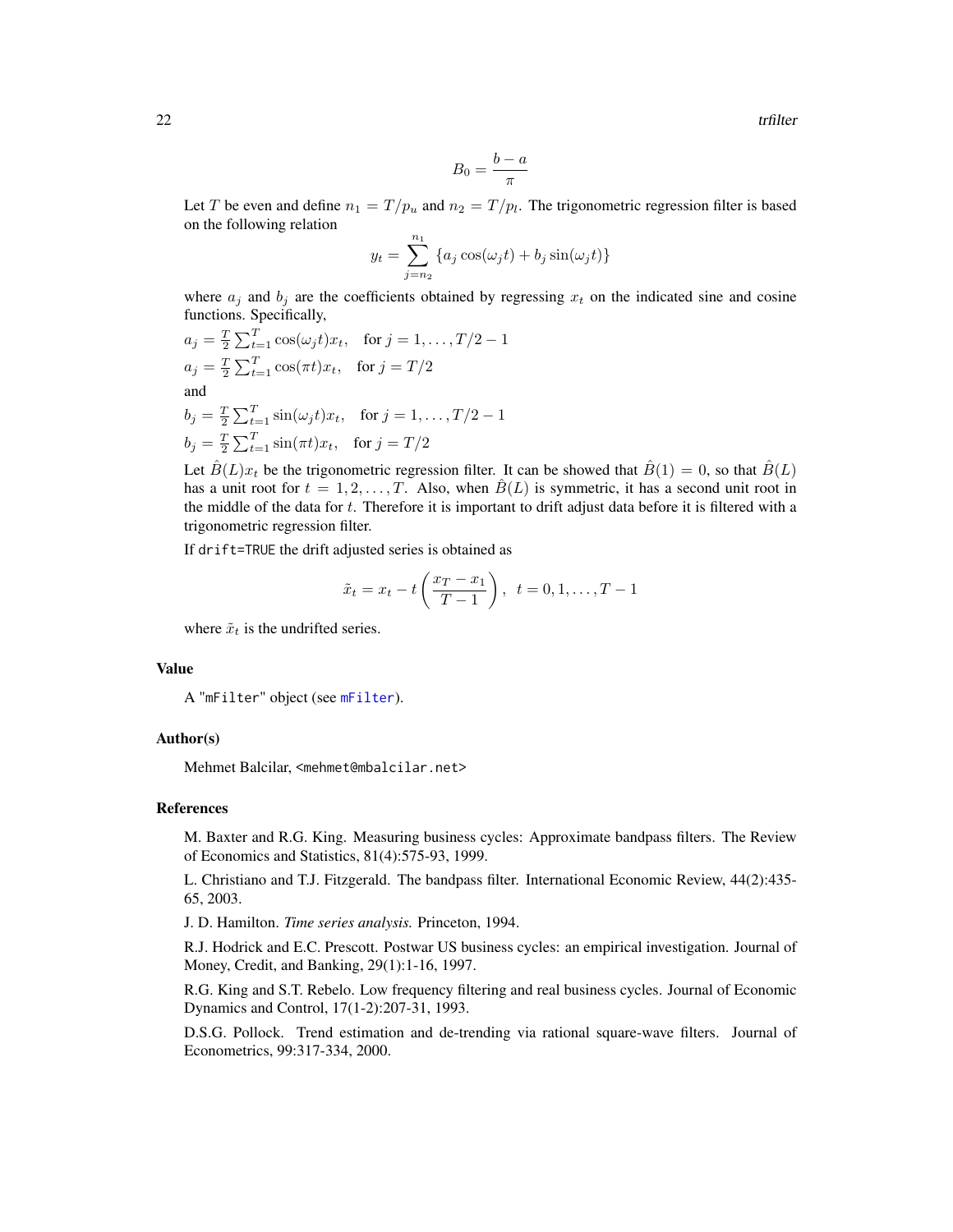#### <span id="page-22-0"></span> $\mu$ unemp 23

#### See Also

[mFilter](#page-15-1), [hpfilter](#page-13-1), [cffilter](#page-10-1), [bkfilter](#page-4-1), [bwfilter](#page-7-1)

#### Examples

```
## library(mFilter)
data(unemp)
opar <- par(no.readonly=TRUE)
unemp.tr <- trfilter(unemp, drift=TRUE)
plot(unemp.tr)
unemp.tr1 <- trfilter(unemp, drift=TRUE)
unemp.tr2 <- trfilter(unemp, pl=8,pu=40,drift=TRUE)
unemp.tr3 <- trfilter(unemp, pl=2,pu=60,drift=TRUE)
unemp.tr4 <- trfilter(unemp, pl=2,pu=40,drift=TRUE)
par(mfrow=c(2,1),mar=c(3,3,2,1),cex=.8)
plot(unemp.tr1$x,
main="Trigonometric regression filter of unemployment: Trend, drift=TRUE",
     col=1, ylab="")
lines(unemp.tr1$trend,col=2)
lines(unemp.tr2$trend,col=3)
lines(unemp.tr3$trend,col=4)
lines(unemp.tr4$trend,col=5)
legend("topleft",legend=c("series", "pl=2, pu=32", "pl=8, pu=40",
"pl=2, pu=60", "pl=2, pu=40"), col=1:5, lty=rep(1,5), ncol=1)
plot(unemp.tr1$cycle,
main="Trigonometric regression filter of unemployment: Cycle,drift=TRUE",
     col=2, ylab="", ylim=range(unemp.tr3$cycle,na.rm=TRUE))
lines(unemp.tr2$cycle,col=3)
lines(unemp.tr3$cycle,col=4)
lines(unemp.tr4$cycle,col=5)
## legend("topleft",legend=c("pl=2, pu=32", "pl=8, pu=40", "pl=2, pu=60",
## "pl=2, pu=40"), col=1:5, lty=rep(1,5), ncol=1)
par(opar)
```
unemp *US Quarterly Unemployment Series*

#### Description

Quarterly US unemployment series for 1959.1 to 2000.4. *number of observations* : 168 *observation* : country *country* : United States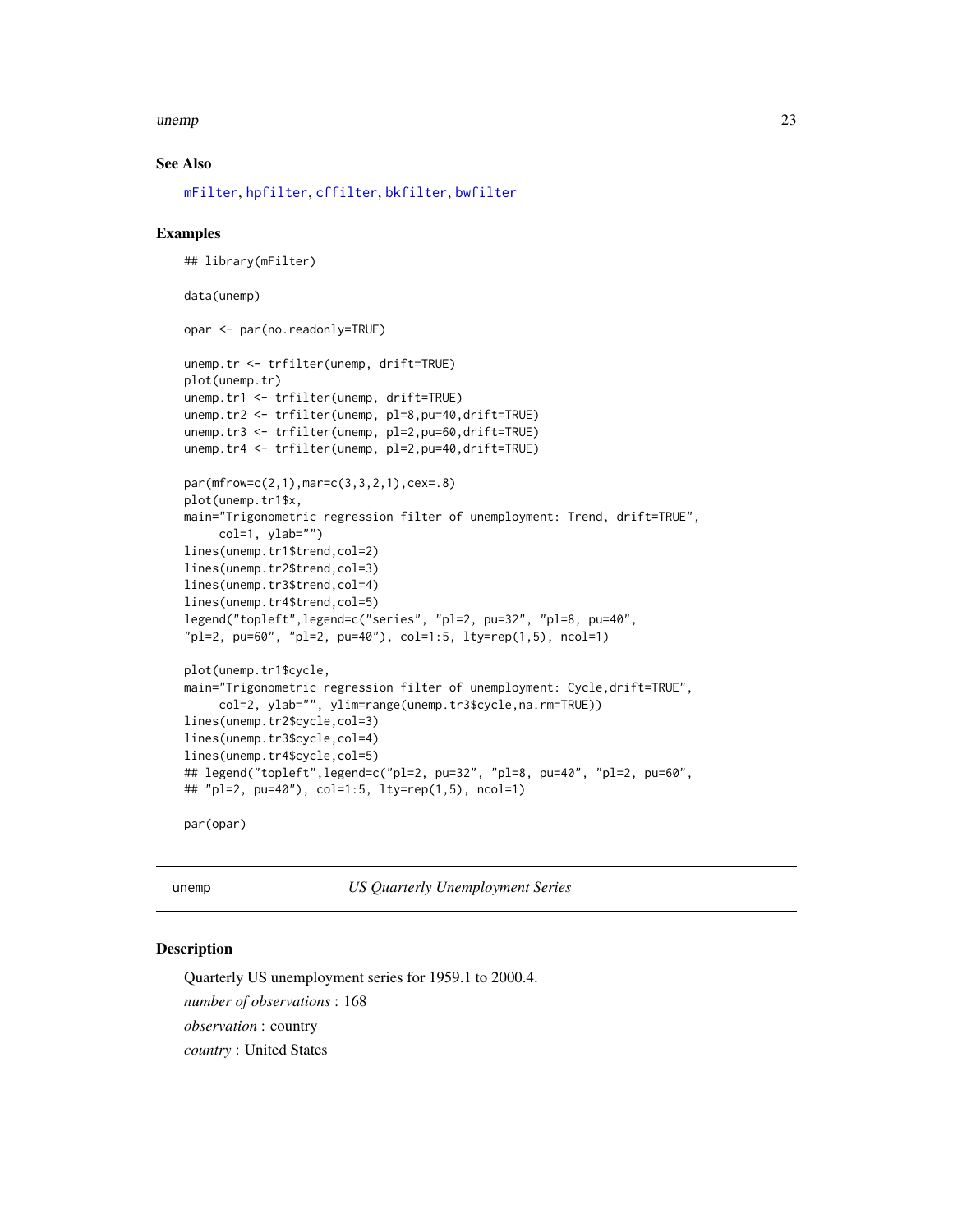#### 24 unemp

#### Usage

data(unemp)

#### Format

A time series containing :

unemp unemployment rate (average of months in quarter)

#### Author(s)

Mehmet Balcilar, <mehmet@mbalcilar.net>

#### Source

Bureau of Labor Statistics, OECD, Federal Reserve.

#### References

Stock, James H. and Mark W. Watson (2003) *Introduction to Econometrics*, Addison-Wesley Educational Publishers, chapter 12 and 14.

#### Examples

## library(mFilter)

data(unemp)

```
unemp.hp <- mFilter(unemp,filter="HP") # Hodrick-Prescott filter
unemp.bk <- mFilter(unemp,filter="BK") # Baxter-King filter
unemp.cf <- mFilter(unemp,filter="CF") # Christiano-Fitzgerald filter
opar <- par(no.readonly=TRUE)
par(mfrow=c(2,1),mar=c(3,3,2,1))
plot(unemp,main="Unemployment Series & Estimated Trend",col=1,ylab="")
lines(unemp.hp$trend,col=2)
lines(unemp.bk$trend,col=3)
lines(unemp.cf$trend,col=4)
legend("topleft",legend=c("series", "HP","BK","CF"),col=1:4,
       lty=rep(1,4),ncol=2)
plot(unemp.hp$cycle,main="Estimated Cyclical Component",col=2,
     ylim=c(-2,2),ylab="")
lines(unemp.bk$cycle,col=3)
lines(unemp.cf$cycle,col=4)
legend("topleft",legend=c("HP","BK","CF"),col=2:4,lty=rep(1,3),ncol=2)
par(opar)
```